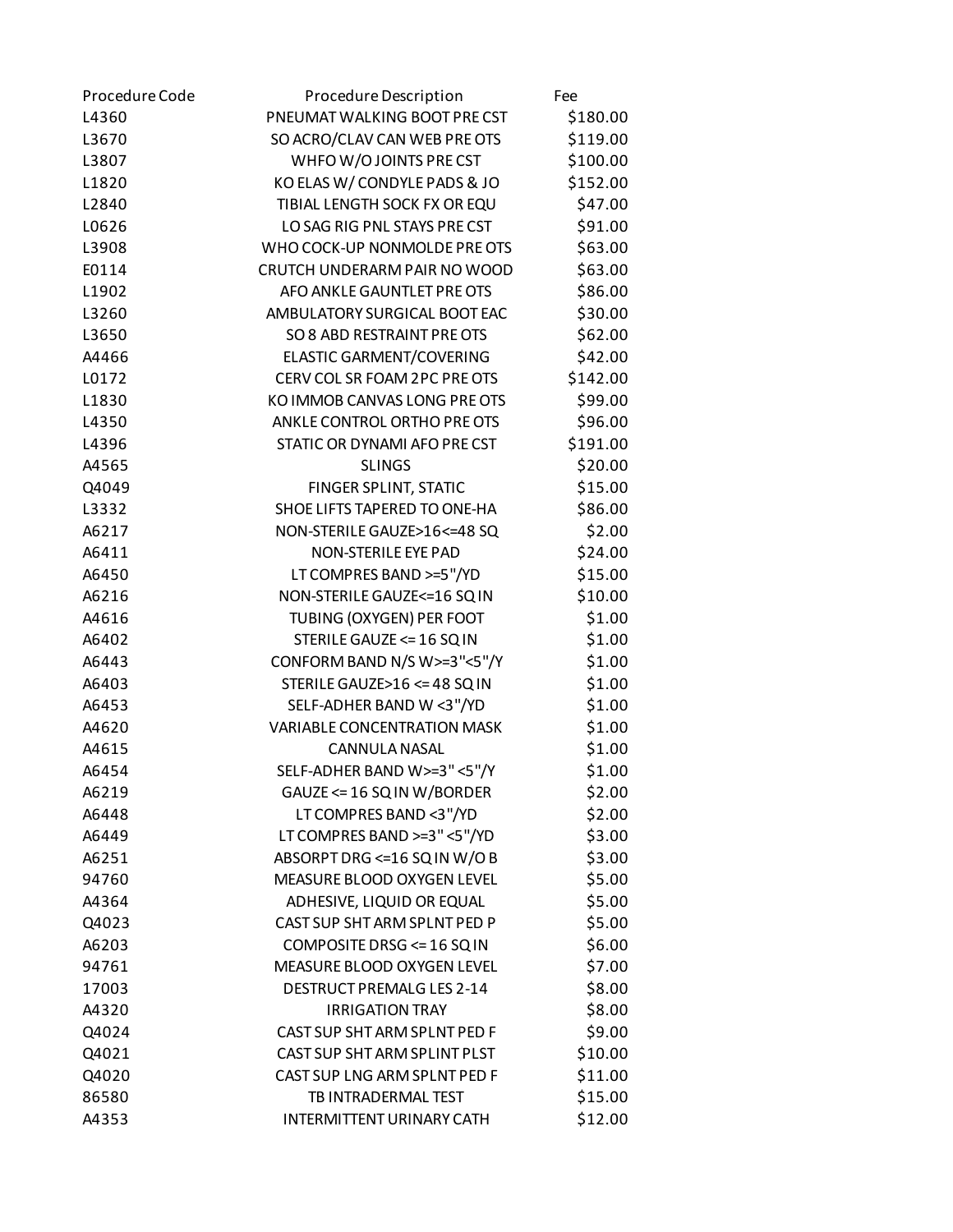| A6196 | ALGINATE DRESSING <= 16 SQ IN      | \$12.00 |
|-------|------------------------------------|---------|
| A6209 | FOAM DRSG <= 16 SQ IN W/O BDR      | \$12.00 |
| 95115 | <b>IMMUNOTHERAPY ONE INJECTION</b> | \$13.00 |
| Q4048 | CAST SUP SHT LEG SPLNT PED F       | \$14.00 |
| 95117 | <b>IMMUNOTHERAPY INJECTIONS</b>    | \$14.00 |
| Q4012 | CAST SUP SHT ARM PED FBRGLAS       | \$15.00 |
| Q4022 | CAST SUP SHT ARM SPLINT FBRG       | \$20.00 |
| 95165 | <b>ANTIGEN THERAPY SERVICES</b>    | \$16.50 |
| 90472 | IMMUNIZATION ADMIN EACH ADD        | \$19.00 |
| Q4018 | CAST SUP LNG ARM SPLINT FBRG       | \$22.00 |
| 96361 | HYDRATE IV INFUSION ADD-ON         | \$22.00 |
| 94664 | EVALUATE PT USE OF INHALER         | \$22.00 |
| 93000 | ELECTROCARDIOGRAM COMPLETE         | \$33.00 |
| Q4044 | CAST SUP LNG LEG SPLNT PED F       | \$25.00 |
| 94640 | AIRWAY INHALATION TREATMENT        | \$30.00 |
| 96366 | THER/PROPH/DIAG IV INF ADDON       | \$27.00 |
| Q4046 | CAST SUP SHT LEG SPLNT FBRGL       | \$28.00 |
| 29550 | <b>STRAPPING OF TOES</b>           | \$33.00 |
| 99211 | OFF/OP EST MAY X REQ PHY/QHP       | \$29.00 |
| Q4010 | CAST SUP SHT ARM ADULT FBRGL       | \$29.00 |
| 96375 | TX/PRO/DX INJ NEW DRUG ADDON       | \$32.00 |
| 71010 | CHEST X-RAY 1 VIEW FRONTAL         | \$33.00 |
| 73020 | X-RAY EXAM OF SHOULDER             | \$33.00 |
| 74000 | X-RAY EXAM OF ABDOMEN              | \$34.00 |
| 96372 | THER/PROPH/DIAG INJ SC/IM          | \$36.00 |
| 90471 | <b>IMMUNIZATION ADMIN</b>          | \$32.00 |
| 73090 | X-RAY EXAM OF FOREARM              | \$47.00 |
| 73620 | X-RAY EXAM OF FOOT                 | \$37.00 |
| 73120 | X-RAY EXAM OF HAND                 | \$38.00 |
| 76010 | X-RAY NOSE TO RECTUM               | \$38.00 |
| 73590 | X-RAY EXAM OF LOWER LEG            | \$50.00 |
| 73500 | X-RAY EXAM OF HIP                  | \$38.00 |
| 29540 | STRAPPING OF ANKLE AND/OR FT       | \$38.00 |
| 73650 | X-RAY EXAM OF HEEL                 | \$39.00 |
| 73060 | X-RAY EXAM OF HUMERUS              | \$42.00 |
| 73092 | X-RAY EXAM OF ARM INFANT           | \$40.00 |
| 73600 | <b>X-RAY EXAM OF ANKLE</b>         | \$43.00 |
| 73592 | X-RAY EXAM OF LEG INFANT           | \$40.00 |
| 73550 | X-RAY EXAM OF THIGH                | \$39.00 |
| 70030 | X-RAY EYE FOR FOREIGN BODY         | \$78.00 |
| 73070 | X-RAY EXAM OF ELBOW                | \$39.00 |
| 72170 | X-RAY EXAM OF PELVIS               | \$46.00 |
| 73660 | X-RAY EXAM OF TOE(S)               | \$40.00 |
| 70360 | X-RAY EXAM OF NECK                 | \$40.00 |
| 72220 | X-RAY EXAM SACRUM TAILBONE         | \$40.00 |
|       | X-RAY EXAM OF COLLAR BONE          |         |
| 73000 | CHEST X-RAY 2VW FRONTAL& LATL      | \$40.00 |
| 71020 |                                    | \$40.00 |
| 72200 | X-RAY EXAM SI JOINTS               | \$41.00 |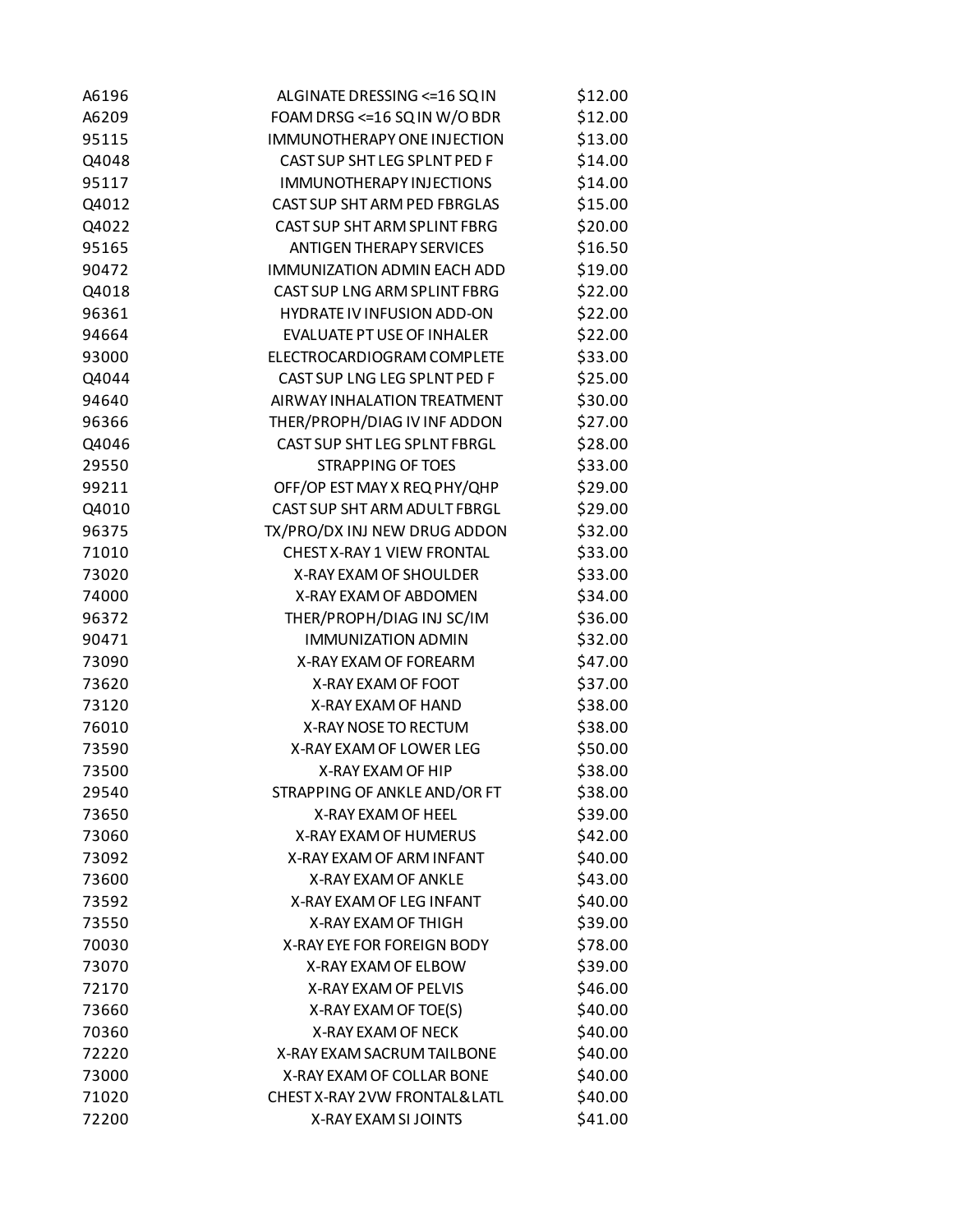| 73630 | X-RAY EXAM OF FOOT             | \$45.00 |
|-------|--------------------------------|---------|
| 73030 | X-RAY EXAM OF SHOULDER         | \$69.79 |
| 97116 | <b>GAIT TRAINING THERAPY</b>   | \$41.00 |
| 29530 | <b>STRAPPING OF KNEE</b>       | \$41.00 |
| 73100 | X-RAY EXAM OF WRIST            | \$42.00 |
| 71120 | X-RAY EXAM BREASTBONE 2/>VWS   | \$42.00 |
| 73560 | X-RAY EXAM OF KNEE 1 OR 2      | \$54.00 |
| 70210 | <b>X-RAY EXAM OF SINUSES</b>   | \$43.00 |
| 70140 | X-RAY EXAM OF FACIAL BONES     | \$42.00 |
| 29260 | STRAPPING OF ELBOW OR WRIST    | \$43.00 |
| 73010 | X-RAY EXAM OF SHOULDER BLADE   | \$43.00 |
| 96367 | TX/PROPH/DG ADDL SEQ IV INF    | \$43.00 |
| 73130 | X-RAY EXAM OF HAND             | \$56.00 |
| 29280 | STRAPPING OF HAND OR FINGER    | \$43.00 |
| 71100 | X-RAY EXAM RIBS UNI 2 VIEWS    | \$40.00 |
| 73140 | X-RAY EXAM OF FINGER(S)        | \$56.00 |
| A4315 | CATH W/DRAINAGE 2-WAY SILCNE   | \$45.00 |
| 70328 | X-RAY EXAM OF JAW JOINT        | \$44.00 |
| 73610 | X-RAY EXAM OF ANKLE            | \$48.00 |
| 73080 | X-RAY EXAM OF ELBOW            | \$50.00 |
| 72070 | X-RAY EXAM THORAC SPINE 2 VWS  | \$66.00 |
| 98925 | OSTEOPATH MANJ 1-2 REGIONS     | \$46.00 |
| 70160 | X-RAY EXAM OF NASAL BONES      | \$48.00 |
| 36600 | WITHDRAWAL OF ARTERIAL BLOOD   | \$46.00 |
| L3927 | FO PIP DIP NO JT SPR PRE OTS   | \$46.00 |
| 70100 | X-RAY EXAM OF JAW <4VIEWS      | \$47.00 |
| 73565 | X-RAY EXAM OF KNEES            | \$51.00 |
| 72040 | X-RAY EXAM NECK SPINE 2-3 VW   | \$62.00 |
| 11101 | <b>BIOPSY SKIN ADD-ON</b>      | \$48.00 |
| 72080 | X-RAY EXAM THORACOLMB 2/> VW   | \$48.00 |
| 70120 | X-RAY EXAM OF MASTOIDS         | \$48.00 |
| 71021 | CHEST X-RAY FRNT LAT LORDOTC   | \$49.00 |
| 73562 | X-RAY EXAM OF KNEE 3           | \$51.00 |
| 72072 | X-RAY EXAM THORAC SPINE 3 VWS  | \$49.00 |
| 74010 | X-RAY EXAM OF ABDOMEN          | \$50.00 |
| 72100 | X-RAY EXAM L-S SPINE 2/3 VWS   | \$75.00 |
| 73110 | X-RAY EXAM OF WRIST            | \$51.00 |
| 73050 | X-RAY EXAM OF SHOULDERS        | \$51.00 |
| 70250 | X-RAY EXAM OF SKULL            | \$52.00 |
| Q4042 | CAST SUP LNG LEG SPLNT FBRGL   | \$51.00 |
| 71101 | X-RAY EXAM UNILAT RIBS/CHEST   | \$67.00 |
| 94010 | <b>BREATHING CAPACITY TEST</b> | \$51.00 |
| 11732 | REMOVE NAIL PLATE ADD-ON       | \$62.00 |
| 73510 | X-RAY EXAM OF HIP              | \$53.00 |
| 74020 | X-RAY EXAM OF ABDOMEN          | \$54.00 |
| 71110 | X-RAY EXAM RIBS BIL 3 VIEWS    | \$54.00 |
| 72190 | X-RAY EXAM OF PELVIS           | \$54.00 |
| 72074 | X-RAY EXAM THORAC SPINE4/>VW   | \$56.00 |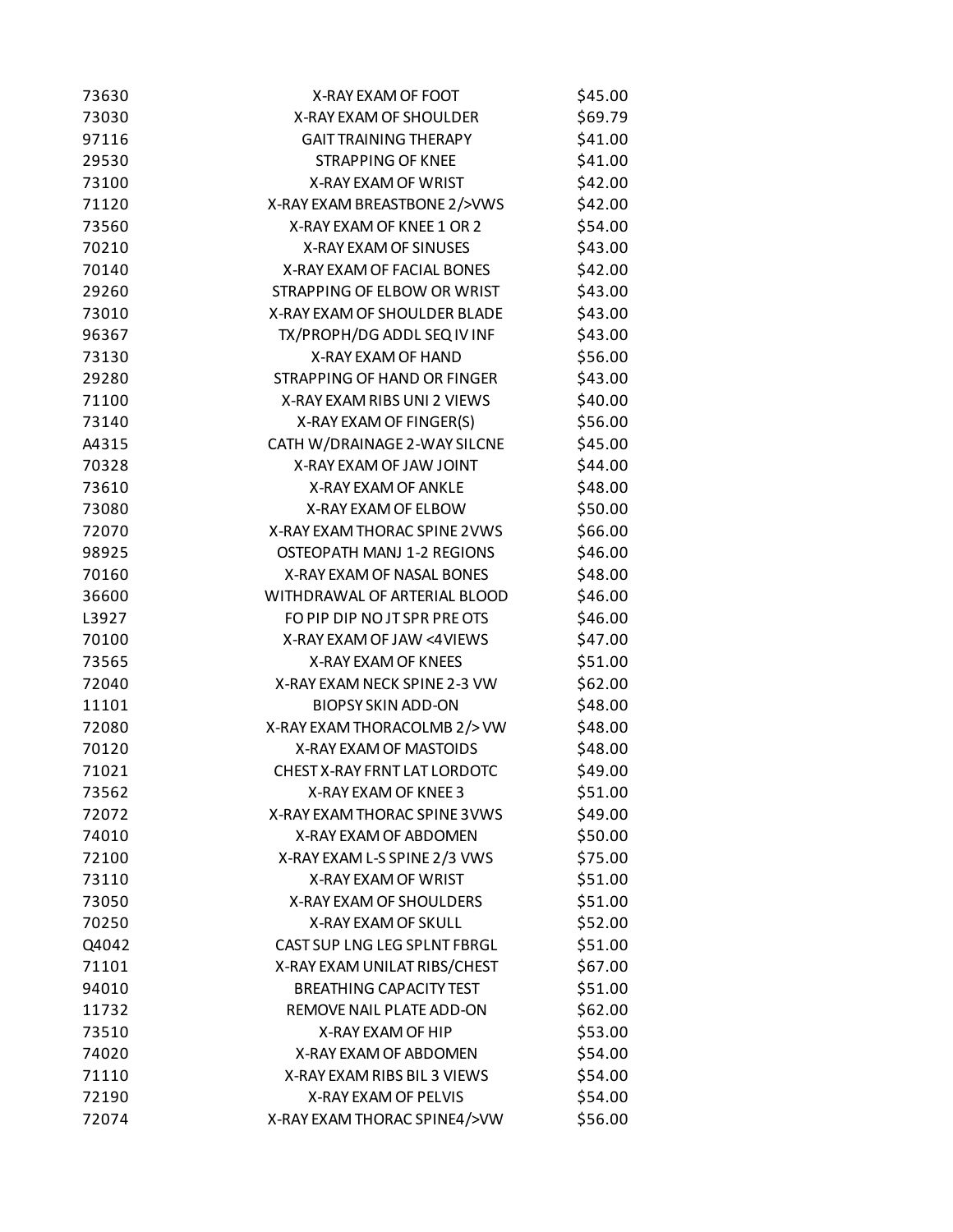| 73540 | X-RAY EXAM OF PELVIS & HIPS         | \$56.00  |
|-------|-------------------------------------|----------|
| 73520 | X-RAY EXAM OF HIPS                  | \$57.00  |
| Q4032 | CAST SUP LNG LEG PED FBRGLS         | \$57.00  |
| 73564 | X-RAY EXAM KNEE 4 OR MORE           | \$57.00  |
| 71030 | CHEST X-RAY 4/> VIEWS               | \$60.00  |
| 29130 | APPLICATION OF FINGER SPLINT        | \$71.75  |
| 72090 | X-RAY EXAM SCLOIOSIS ERECT          | \$61.00  |
| 74022 | X-RAY EXAM COMPLETE ABDOMEN         | \$64.00  |
| 95992 | CANALITH REPOSITIONING PROC         | \$63.00  |
| 99212 | OFFICE O/P EST SF 10-19 MIN         | \$88.00  |
| 99201 | OFFICE/OUTPATIENT VISIT NEW         | \$63.00  |
| 72050 | X-RAY EXAM NECK SPINE 4/5 VWS       | \$65.00  |
| 71111 | X-RAY EXAM RIBS/CHEST4/> VWS        | \$69.00  |
| 72110 | X-RAY EXAM L-2 SPINE 4/>VWS         | \$70.00  |
| 20600 | DRAIN/INJ JOINT/BURSA W/OUS         | \$70.00  |
| 11740 | DRAIN BLOOD FROM UNDER NAIL         | \$71.00  |
| 69210 | REMOVE IMPACTED EAR WAX UNI         | \$73.00  |
| 15852 | DRESSING CHANGE NOT FOR BURN        | \$73.00  |
| 20605 | DRAIN/INJ JOINT/BURSA W/OUS         | \$74.00  |
| A4222 | <b>INFUSION SUPPLIES WITH PUMP</b>  | \$74.00  |
| 51701 | <b>INSERT BLADDER CATHETER</b>      | \$79.00  |
| 96374 | THER/PROPH/DIAG INJ IV PUSH         | \$80.00  |
| 20552 | INJ TRIGGER POINT 1/2 MUSCL         | \$80.00  |
| 96360 | <b>HYDRATION IV INFUSION INIT</b>   | \$81.00  |
| 65205 | REMOVE FOREIGN BODY FROM EYE        | \$82.00  |
| L3224 | <b>WOMAN'S SHOE OXFORD BRACE</b>    | \$82.00  |
| 65220 | REMOVE FOREIGN BODY FROM EYE        | \$85.00  |
| 94060 | <b>EVALUATION OF WHEEZING</b>       | \$86.00  |
| 72114 | X-RAY EXAM L-S SPINE BENDING        | \$89.00  |
| 20610 | DRAIN/INJ JOINT/BURSA W/OUS         | \$99.00  |
| 20551 | INJ TENDON ORIGIN/INSERTION         | \$89.00  |
| 20612 | ASPIRATE/INJ GANGLION CYST          | \$90.00  |
| 29700 | REMOVAL/REVISION OF CAST            | \$90.00  |
| L3480 | SHOE HEEL PAD & DEPRESS FOR         | \$90.00  |
| 29125 | APPLY FOREARM SPLINT                | \$126.00 |
| 20553 | INJECT TRIGGER POINTS 3/>           | \$94.00  |
| 17000 | DESTRUCT PREMALG LESION             | \$96.00  |
| L0140 | <b>CERVICAL SEMI-RIGID ADJUSTAB</b> | \$97.00  |
| 65222 | REMOVE FOREIGN BODY FROM EYE        | \$98.00  |
| 96365 | THER/PROPH/DIAG IV INF INIT         | \$98.00  |
| 72010 | X-RAY EXAM SPINE AP&LAT             | \$100.00 |
| 65210 | REMOVE FOREIGN BODY FROM EYE        | \$100.00 |
| 29705 | REMOVAL/REVISION OF CAST            | \$100.00 |
| 51702 | <b>INSERT TEMP BLADDER CATH</b>     | \$101.00 |
| 16000 | INITIAL TREATMENT OF BURN(S)        | \$102.00 |
| 29515 | APPLICATION LOWER LEG SPLINT        | \$128.00 |
| 99213 | OFFICE O/P EST LOW 20-29 MIN        | \$120.00 |
| 99202 | OFFICE O/P NEW SF 15-29 MIN         | \$135.00 |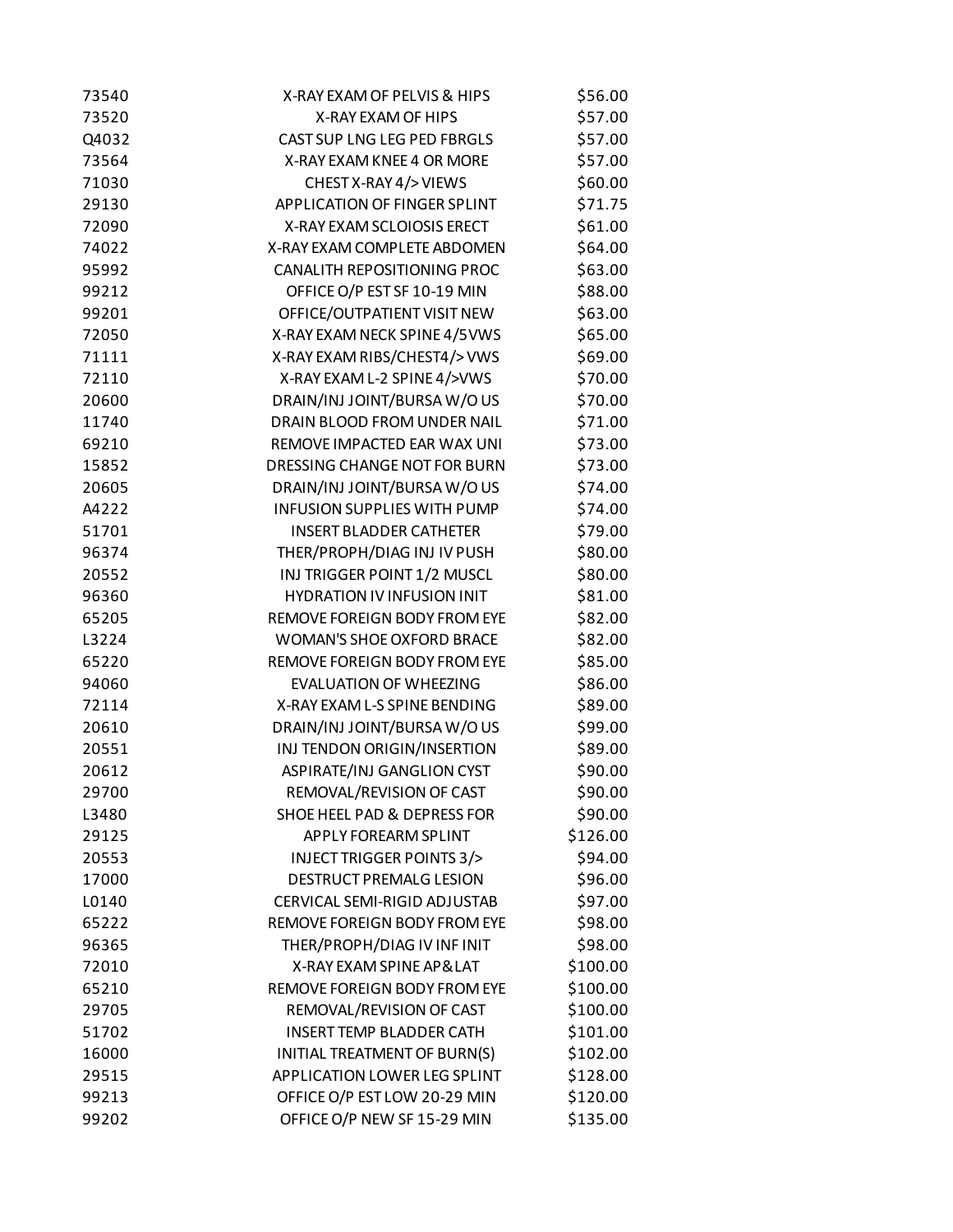| 97597 | RMVL DEVITAL TIS 20 CM/<                                   | \$109.00 |
|-------|------------------------------------------------------------|----------|
| L3225 | <b>MAN'S SHOE OXFORD BRACE</b>                             | \$110.00 |
| 65435 | <b>CURETTE/TREAT CORNEA</b>                                | \$115.00 |
| E0443 | PORTABLE 02 CONTENTS, GAS                                  | \$116.00 |
| 64450 | NJX AA&/STRD OTHER PN/BRANCH                               | \$117.00 |
| 16020 | DRESS/DEBRID P-THICK BURN S                                | \$119.00 |
| L3450 | SHOE HEEL SACH CUSHION TYPE                                | \$12.00  |
| 29405 | <b>APPLY SHORT LEG CAST</b>                                | \$121.00 |
| 29505 | APPLICATION LONG LEG SPLINT                                | \$122.00 |
| 11200 | REMOVAL OF SKIN TAGS <w 15<="" td=""><td>\$128.00</td></w> | \$128.00 |
| 29075 | APPLICATION OF FOREARM CAST                                | \$154.00 |
| 12001 | RPR S/N/AX/GEN/TRNK 2.5CM/<                                | \$175.00 |
| 29105 | APPLY LONG ARM SPLINT                                      | \$131.00 |
| 11300 | SHAVE SKIN LESION 0.5 CM/<                                 | \$139.00 |
| 58301 | REMOVE INTRAUTERINE DEVICE                                 | \$140.00 |
| 29085 | APPLY HAND/WRIST CAST                                      | \$141.00 |
| 30901 | <b>CONTROL OF NOSEBLEED</b>                                | \$141.00 |
| 11305 | SHAVE SKIN LESION 0.5 CM/<                                 | \$142.00 |
| 29065 | APPLICATION OF LONG ARM CAST                               | \$142.00 |
| 11730 | REMOVAL OF NAIL PLATE                                      | \$143.00 |
| G0168 | WOUND CLOSURE BY ADHESIVE                                  | \$145.00 |
| 11100 | <b>BIOPSY SKIN LESION</b>                                  | \$149.00 |
| 99214 | OFFICE O/P EST MOD 30-39 MIN                               | \$170.00 |
| 17110 | DESTRUCT B9 LESION 1-14                                    | \$158.00 |
| 99203 | OFFICE O/P NEW LOW 30-44 MIN                               | \$200.00 |
| 12002 | RPR S/N/AX/GEN/TRNK2.6-7.5CM                               | \$160.00 |
| 12011 | RPR F/E/E/N/L/M 2.5 CM/<                                   | \$160.00 |
| 11311 | SHAVE SKIN LESION 0.6-1.0 CM                               | \$162.00 |
| 56405 | <b>I &amp; D OF VULVA/PERINEUM</b>                         | \$163.00 |
| 11042 | DEB SUBQ TISSUE 20 SQ CM/<                                 | \$169.00 |
| G0439 | PPPS, SUBSEQ VISIT                                         | \$170.00 |
| 10060 | <b>DRAINAGE OF SKIN ABSCESS</b>                            | \$170.00 |
| 11301 | SHAVE SKIN LESION 0.6-1.0 CM                               | \$172.00 |
| 11306 | SHAVE SKIN LESION 0.6-1.0 CM                               | \$175.00 |
| 12013 | RPR F/E/E/N/L/M 2.6-5.0 CM                                 | \$175.00 |
| L3660 | SO 8 AB RSTR CAN/WEB PRE OTS                               | \$176.00 |
| 11420 | EXC H-F-NK-SP B9+MARG 0.5/<                                | \$177.00 |
| 69200 | <b>CLEAR OUTER EAR CANAL</b>                               | \$178.00 |
| 56420 | DRAINAGE OF GLAND ABSCESS                                  | \$180.00 |
| 28510 | TREATMENT OF TOE FRACTURE                                  | \$183.00 |
| 17111 | DESTRUCT LESION 15 OR MORE                                 | \$188.00 |
| 21310 | CLOSED TX NOSE FX W/O MANJ                                 | \$189.00 |
| 12004 | RPR S/N/AX/GEN/TRK7.6-12.5CM                               | \$189.00 |
| 10160 | PUNCTURE DRAINAGE OF LESION                                | \$190.00 |
| 64402 | N BLOCK INJ FACIAL                                         | \$192.00 |
| 29345 | APPLICATION OF LONG LEG CAST                               | \$203.00 |
| 24640 | TREAT ELBOW DISLOCATION                                    | \$215.00 |
| 12014 | RPR F/E/E/N/L/M 5.1-7.5 CM                                 | \$208.00 |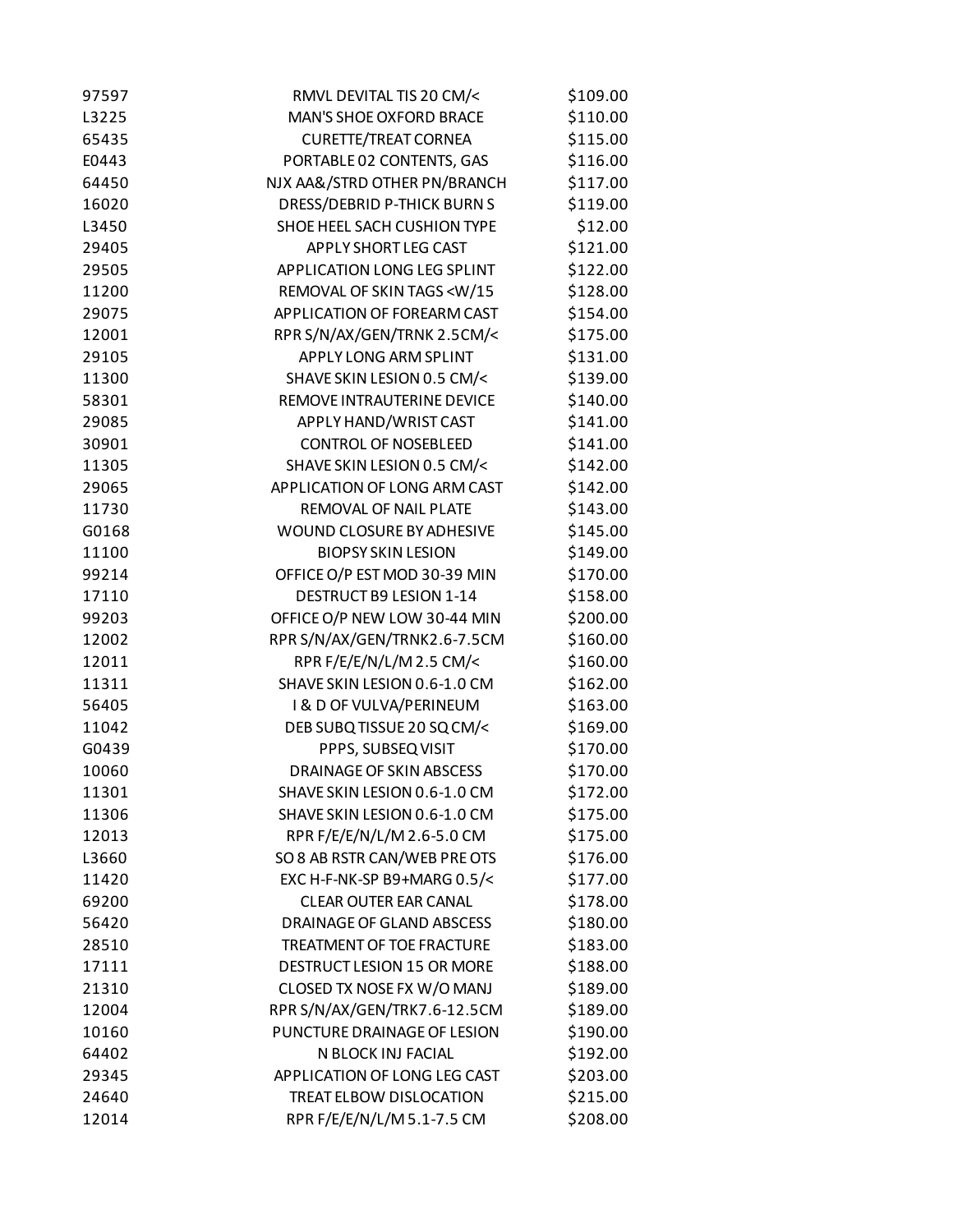| 11976 | REMOVE CONTRACEPTIVE CAPSULE     | \$211.00 |
|-------|----------------------------------|----------|
| 99215 | OFFICE O/P EST HI 40-54 MIN      | \$213.00 |
| 28490 | <b>TREAT BIG TOE FRACTURE</b>    | \$214.00 |
| L1906 | AFO MULTILIG ANK SUP PRE OTS     | \$140.00 |
| 11401 | EXC TR-EXT B9+MARG 0.6-1 CM      | \$216.00 |
| 16025 | DRESS/DEBRID P-THICK BURN M      | \$219.00 |
| 10120 | <b>REMOVE FOREIGN BODY</b>       | \$221.00 |
| 11421 | EXC H-F-NK-SP B9+MARG 0.6-1      | \$228.00 |
| L4386 | NON-PNEUM WALK BOOT PRECST       | \$230.00 |
| L0630 | LSO R POST PNL SJ-T9 PRE CST     | \$236.00 |
| 10140 | DRAINAGE OF HEMATOMA/FLUID       | \$238.00 |
| 28515 | TREATMENT OF TOE FRACTURE        | \$240.00 |
| 11765 | <b>EXCISION OF NAIL FOLD TOE</b> | \$240.00 |
| 11402 | EXC TR-EXT B9+MARG 1.1-2 CM      | \$240.00 |
| 99204 | OFFICE O/P NEW MOD 45-59 MIN     | \$243.00 |
| 12005 | RPR S/N/A/GEN/TRK12.6-20.0CM     | \$245.00 |
| G0438 | PPPS, INITIAL VISIT              | \$252.00 |
| 46083 | INCISE EXTERNAL HEMORRHOID       | \$257.00 |
| 10080 | DRAINAGE OF PILONIDAL CYST       | \$259.00 |
| 27200 | <b>TREAT TAIL BONE FRACTURE</b>  | \$268.00 |
| 26750 | TREAT FINGER FRACTURE EACH       | \$269.00 |
| 16030 | DRESS/DEBRID P-THICK BURN L      | \$270.00 |
| 46320 | REMOVAL OF HEMORRHOID CLOT       | \$270.00 |
| 69000 | DRAIN EXTERNAL EAR LESION        | \$272.00 |
| 11442 | EXC FACE-MM B9+MARG 1.1-2 CM     | \$274.00 |
| 11403 | EXC TR-EXT B9+MARG 2.1-3CM       | \$280.00 |
| L3933 | FOW/OJOINTS CF                   | \$282.00 |
| 26720 | TREAT FINGER FRACTURE EACH       | \$289.00 |
| L3935 | FO NONTORSION JOINT CF           | \$292.00 |
| 46050 | <b>INCISION OF ANAL ABSCESS</b>  | \$293.00 |
| 12006 | RPR S/N/A/GEN/TRK20.1-30.0CM     | \$294.00 |
| 30903 | <b>CONTROL OF NOSEBLEED</b>      | \$300.00 |
| 10061 | <b>DRAINAGE OF SKIN ABSCESS</b>  | \$304.00 |
| 99205 | OFFICE O/P NEW HI 60-74 MIN      | \$305.00 |
| 69005 | DRAIN EXTERNAL EAR LESION        | \$316.00 |
| 11404 | EXC TR-EXT B9+MARG 3.1-4 CM      | \$317.00 |
| 23500 | <b>TREAT CLAVICLE FRACTURE</b>   | \$321.00 |
| 28470 | TREAT METATARSAL FRACTURE        | \$323.00 |
| 11750 | REMOVAL OF NAIL BED              | \$325.00 |
| 45307 | PROCTOSIGMOIDOSCOPY FB           | \$327.00 |
| 11760 | <b>REPAIR OF NAIL BED</b>        | \$330.00 |
| 30300 | REMOVE NASAL FOREIGN BODY        | \$331.00 |
| 26740 | TREAT FINGER FRACTURE EACH       | \$335.00 |
| 69020 | DRAIN OUTER EAR CANAL LESION     | \$337.00 |
| 67938 | REMOVE EYELID FOREIGN BODY       | \$342.00 |
| 12031 | INTMD RPR S/A/T/EXT 2.5 CM/<     | \$343.00 |
| 28430 | TREATMENT OF ANKLE FRACTURE      | \$350.00 |
| 12041 | INTMD RPR N-HF/GENIT 2.5CM/<     | \$350.00 |
|       |                                  |          |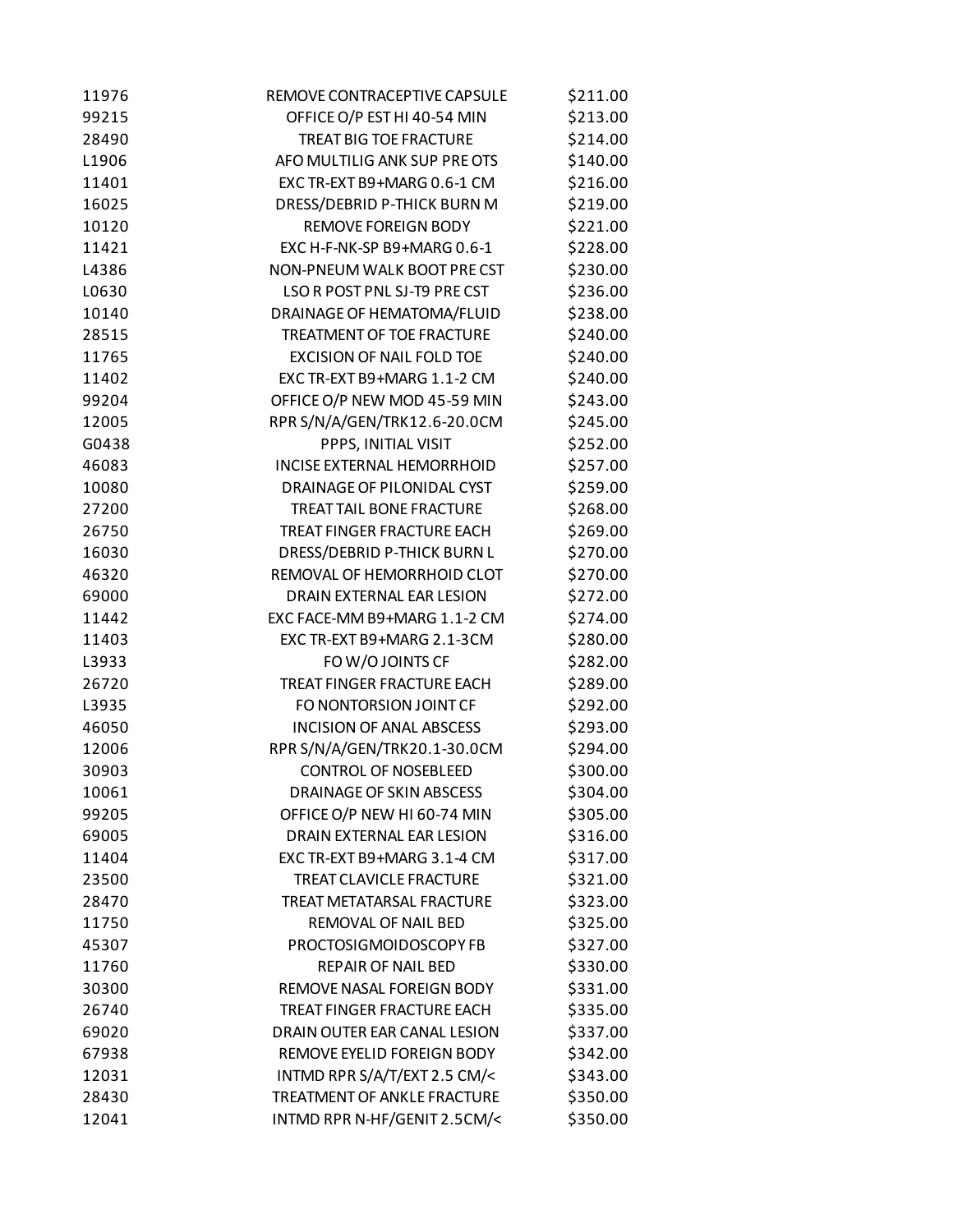| 23330 | REMOVE SHOULDER FOREIGN BODY        | \$353.00 |
|-------|-------------------------------------|----------|
| 10180 | <b>COMPLEX DRAINAGE WOUND</b>       | \$362.00 |
| 12051 | INTMD RPR FACE/MM 2.5 CM/<          | \$374.00 |
| 30905 | <b>CONTROL OF NOSEBLEED</b>         | \$375.00 |
| 28190 | REMOVAL OF FOOT FOREIGN BODY        | \$377.00 |
| 24650 | <b>TREAT RADIUS FRACTURE</b>        | \$383.00 |
| 25530 | TREAT FRACTURE OF ULNA              | \$384.00 |
| 10081 | <b>DRAINAGE OF PILONIDAL CYST</b>   | \$391.00 |
| 41800 | DRAINAGE OF GUM LESION              | \$394.00 |
| 10121 | <b>REMOVE FOREIGN BODY</b>          | \$400.00 |
| 25500 | TREAT FRACTURE OF RADIUS            | \$400.00 |
| 26770 | <b>TREAT FINGER DISLOCATION</b>     | \$405.00 |
| 25560 | TREAT FRACTURE RADIUS & ULNA        | \$407.00 |
| 11603 | EXC TR-EXT MAL+MARG 2.1-3 CM        | \$412.00 |
| 23931 | DRAINAGE OF ARM BURSA               | \$416.00 |
| 12042 | INTMD RPR N-HF/GENIT2.6-7.5         | \$419.00 |
| 12052 | INTMD RPR FACE/MM 2.6-5.0 CM        | \$427.00 |
| 26600 | TREAT METACARPAL FRACTURE           | \$430.00 |
| 12032 | INTMD RPR S/A/T/EXT 2.6-7.5         | \$438.00 |
| 25622 | <b>TREAT WRIST BONE FRACTURE</b>    | \$445.00 |
| 25630 | TREAT WRIST BONE FRACTURE           | \$449.00 |
| 27780 | <b>TREATMENT OF FIBULA FRACTURE</b> | \$450.00 |
| 12034 | INTMD RPR S/TR/EXT 7.6-12.5         | \$454.00 |
| 26755 | TREAT FINGER FRACTURE EACH          | \$462.00 |
| 23650 | TREAT SHOULDER DISLOCATION          | \$463.00 |
| 27786 | <b>TREATMENT OF ANKLE FRACTURE</b>  | \$466.00 |
| 25650 | TREAT WRIST BONE FRACTURE           | \$470.00 |
| 24560 | <b>TREAT HUMERUS FRACTURE</b>       | \$470.00 |
| 23600 | TREAT HUMERUS FRACTURE              | \$479.00 |
| 25600 | TREAT FRACTURE RADIUS/ULNA          | \$480.00 |
| 13120 | CMPLX RPR S/A/L 1.1-2.5 CM          | \$508.00 |
| 27750 | TREATMENT OF TIBIA FRACTURE         | \$512.00 |
| 12044 | INTMD RPR N-HF/GENIT7.6-12.5        | \$521.00 |
| 27560 | TREAT KNEECAP DISLOCATION           | \$534.00 |
| 24600 | TREAT ELBOW DISLOCATION             | \$541.00 |
| 25031 | DRAINAGE OF FOREARM BURSA           | \$546.00 |
| 12035 | INTMD RPR S/A/T/EXT 12.6-20         | \$557.00 |
| 13131 | CMPLX RPR F/C/C/M/N/AX/G/H/F        | \$560.00 |
| L0627 | LO SAG RI AN/POS PNL PRECST         | \$171.00 |
| 25660 | TREAT WRIST DISLOCATION             | \$610.00 |
| 13121 | CMPLX RPR S/A/L 2.6-7.5 CM          | \$619.00 |
| 42970 | CONTROL NOSE/THROAT BLEEDING        | \$629.00 |
| 13132 | CMPLX RPR F/C/C/M/N/AX/G/H/F        | \$694.00 |
| 28192 | REMOVAL OF FOOT FOREIGN BODY        | \$697.00 |
| 27301 | DRAIN THIGH/KNEE LESION             | \$983.00 |
| 36000 | PLACE NEEDLE IN VEIN                | \$123.00 |
| 36415 | ROUTINE VENIPUNCTURE                | \$15.00  |
| 36416 | CAPILLARY BLOOD DRAW                | \$6.00   |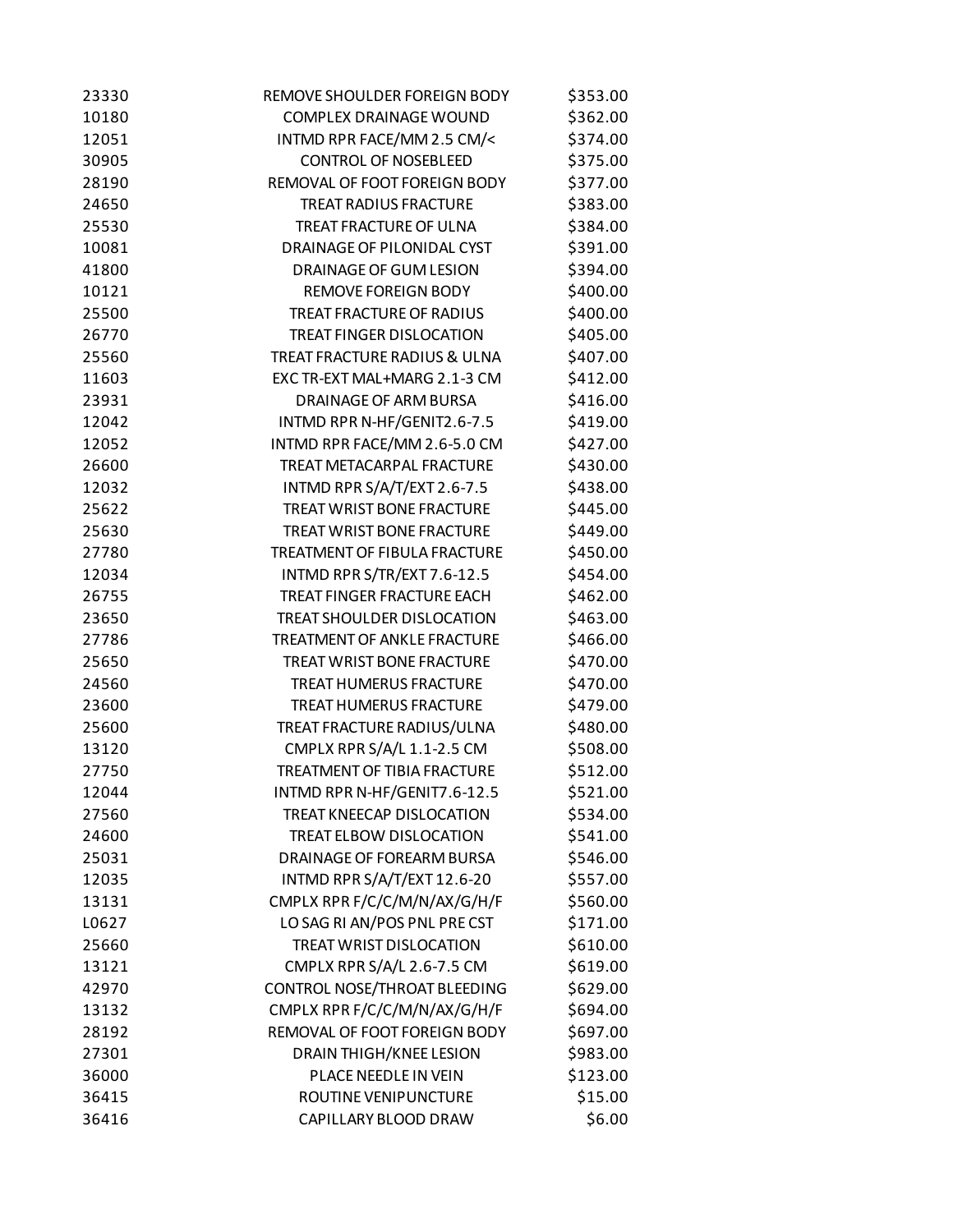| 81003          | URINALYSIS AUTO W/O SCOPE           | \$7.00           |
|----------------|-------------------------------------|------------------|
| 81000          | URINALYSIS NONAUTO W/SCOPE          | \$20.00          |
| 81001          | URINALYSIS AUTO W/SCOPE             | \$20.00          |
| 81002          | URINALYSIS NONAUTO W/O SCOPE        | \$16.00          |
| 81015          | MICROSCOPIC EXAM OF URINE           | \$15.00          |
| 81025          | URINE PREGNANCY TEST                | \$17.00          |
| 82270          | <b>OCCULT BLOOD FECES</b>           | \$11.00          |
| 82272          | <b>OCCULT BLD FECES 1-3 TESTS</b>   | \$14.00          |
| 82274          | ASSAY TEST FOR BLOOD FECAL          | \$53.00          |
| 82948          | REAGENT STRIP/BLOOD GLUCOSE         | \$10.00          |
| 82962          | <b>GLUCOSE BLOOD TEST</b>           | \$24.00          |
| 83036          | <b>GLYCOSYLATED HEMOGLOBIN TEST</b> | \$22.00          |
| 85018          | <b>HEMOGLOBIN</b>                   | \$5.00           |
| 85025          | COMPLETE CBC W/AUTO DIFF WBC        | \$31.00          |
| 85027          | <b>COMPLETE CBC AUTOMATED</b>       | \$29.00          |
| 86308          | HETEROPHILE ANTIBODY SCREEN         | \$10.00          |
| 86318          | IA INFECTIOUS AGENT ANTIBODY        | \$32.00          |
| 87205          | <b>SMEAR GRAM STAIN</b>             | \$60.00          |
| 87210          | SMEAR WET MOUNT SALINE/INK          | \$27.00          |
| 87220          | <b>TISSUE EXAM FOR FUNGI</b>        | \$30.00          |
| 87275          | <b>INFLUENZA B AG IF</b>            | \$29.00          |
| 87276          | <b>INFLUENZA A AG IF</b>            | \$29.00          |
| 87420          | RESP SYNCYTIAL VIRUS AG IA          | \$29.00          |
| 87804          | INFLUENZA ASSAY W/OPTIC             | \$29.00          |
| 87807          | RSV ASSAY W/OPTIC                   | \$43.00          |
| 87880          | STREP A ASSAY W/OPTIC               | \$33.00          |
| 87999          | MICROBIOLOGY PROCEDURE              | \$15.00          |
| 90656          | IIV3 VACC NO PRSV 0.5 ML IM         | \$25.00          |
| 90658          | IIV3 VACCINE SPLT 0.5 ML IM         | \$20.00          |
| 90702          | DT VACCINE UNDER 7 YRS IM           | \$31.00          |
| 90713          | POLIOVIRUS IPV SC/IM                | \$63.00          |
| 90714          | TD VACC NO PRESV 7 YRS+ IM          | \$38.00          |
| 90715          | TDAP VACCINE 7 YRS/>IM              | \$65.00          |
| 92499          | <b>EYE SERVICE OR PROCEDURE</b>     | \$70.00          |
|                |                                     |                  |
| 97602<br>99000 | WOUND(S) CARE NON-SELECTIVE         | \$69.00          |
|                | SPECIMEN HANDLING OFFICE-LAB        | \$3.00<br>\$0.00 |
| 99024          | POSTOP FOLLOW-UP VISIT              |                  |
| 99051          | MED SERV EVE/WKEND/HOLIDAY          | \$72.00          |
| 99070          | SPECIAL SUPPLIES PHYS/QHP           | \$8.00           |
| 99080          | SPECIAL REPORTS OR FORMS            | \$103.00         |
| 99173          | <b>VISUAL ACUITY SCREEN</b>         | \$28.00          |
| 99381          | INIT PM E/M NEW PAT INFANT          | \$165.00         |
| 99382          | INIT PM E/M NEW PAT 1-4 YRS         | \$175.00         |
| 99383          | PREV VISIT NEW AGE 5-11             | \$190.00         |
| 99384          | PREV VISIT NEW AGE 12-17            | \$202.00         |
| 99385          | PREV VISIT NEW AGE 18-39            | \$278.00         |
| 99386          | PREV VISIT NEW AGE 40-64            | \$299.00         |
| 99387          | INIT PM E/M NEW PAT 65+YRS          | \$318.00         |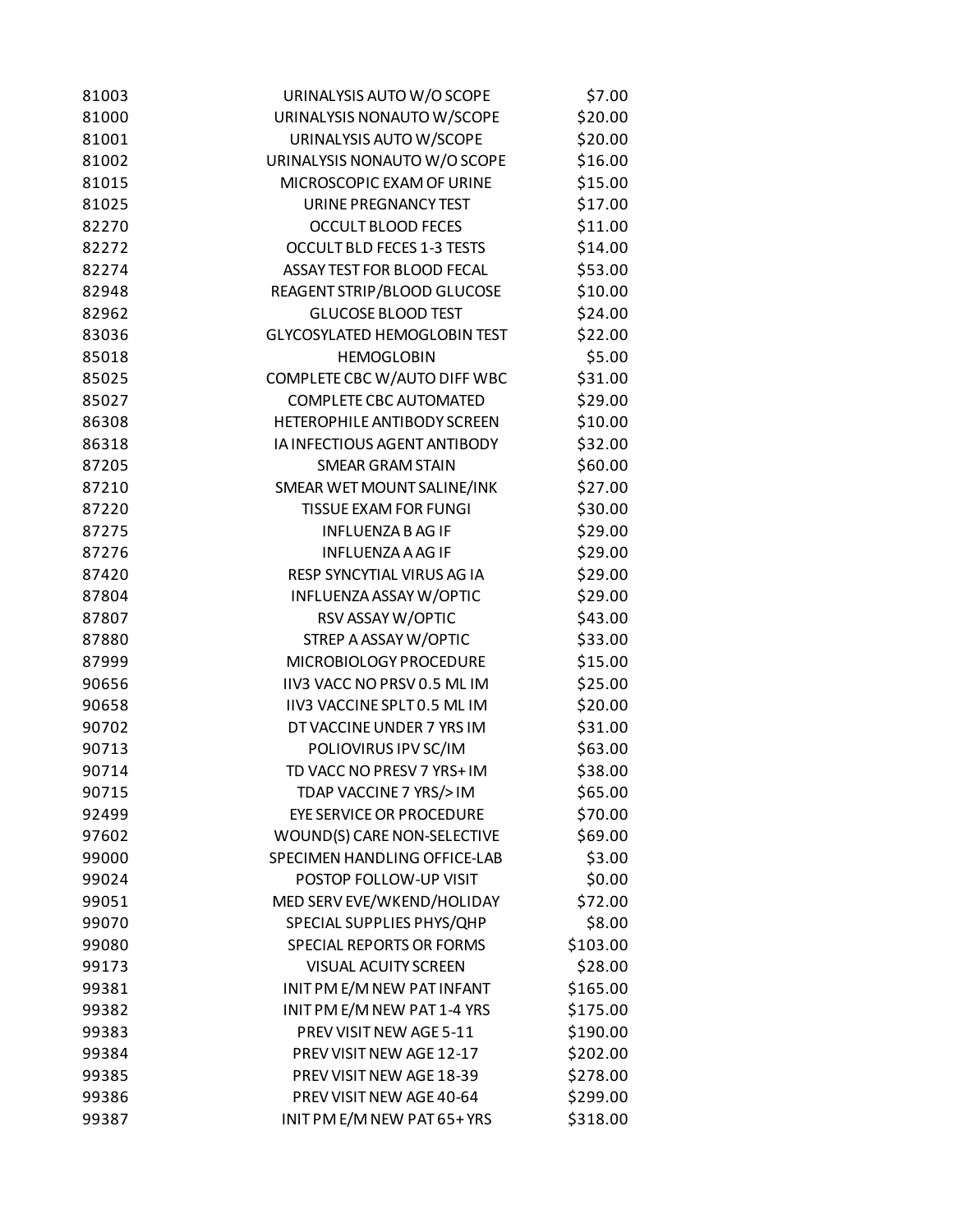| 99391 | PER PM REEVAL EST PAT INFANT       | \$134.00 |
|-------|------------------------------------|----------|
| 99392 | PREV VISIT EST AGE 1-4             | \$143.00 |
| 99393 | PREV VISIT EST AGE 5-11            | \$117.00 |
| 99394 | PREV VISIT EST AGE 12-17           | \$191.00 |
| 99395 | PREV VISIT EST AGE 18-39           | \$220.00 |
| 99396 | PREV VISIT EST AGE 40-64           | \$249.00 |
| 99397 | PER PM REEVAL EST PAT 65+ YR       | \$210.00 |
| 99442 | PHONE E/M PHYS/QHP 11-20 MIN       | \$41.00  |
| 99499 | <b>UNLISTED E&amp;M SERVICE</b>    | \$550.00 |
| G0434 | DRUG SCREEN MULTI DRUG CLASS       | \$35.00  |
| 80300 | <b>DRUG SCREEN NON TLC DEVICES</b> | \$35.00  |
| A4218 | STERILE SALINE OR WATER            | \$2.00   |
| A4450 | NON-WATERPROOF TAPE                | \$5.00   |
| A4452 | <b>WATERPROOF TAPE</b>             | \$5.00   |
| A4550 | <b>SURGICAL TRAYS</b>              | \$6.00   |
| A4570 | SPLINT                             | \$24.00  |
| A4590 | SPECIAL CASTING MATERIAL           | \$115.00 |
| A4649 | <b>SURGICAL SUPPLIES</b>           | \$68.00  |
| A6215 | FOAM DRESSING WOUND FILLER         | \$10.00  |
| A6262 | WOUND FILLER DRY FORM / GRAM       | \$34.00  |
| A6412 | <b>OCCLUSIVE EYE PATCH</b>         | \$23.00  |
| A7003 | NEBULIZER ADMINISTRATION SET       | \$8.00   |
| A9900 | SUPPLY/ACCESSORY/SERVICE           | \$5.00   |
| E0190 | POSITIONING CUSHION                | \$26.00  |
| E0191 | PROTECTOR HEEL OR ELBOW            | \$15.00  |
| E0570 | NEBULIZER WITH COMPRESSION         | \$166.00 |
| G0008 | ADMIN INFLUENZA VIRUS VAC          | \$18.00  |
| J0171 | ADRENALIN EPINEPHRINE INJECT       | \$31.00  |
| 90633 | HEPA VACC PED/ADOL 2 DOSE IM       | \$46.00  |
| 90647 | HIB PRP-OMP VACC 3 DOSE IM         | \$27.00  |
| 90648 | HIB PRP-T VACCINE 4 DOSE IM        | \$29.00  |
| 90649 | 4VHPV VACCINE 3 DOSE IM            | \$210.00 |
| 90670 | PCV13 VACCINE IM                   | \$200.00 |
| 90696 | DTAP-IPV VACCINE 4-6 YRS IM        | \$81.00  |
| 90698 | DTAP-IPV/HIB VACCINE IM            | \$80.00  |
| 90700 | DTAP VACCINE < 7 YRS IM            | \$30.00  |
| 90707 | MMR VACCINE SC                     | \$102.00 |
| 90710 | MMRV VACCINE SC                    | \$240.00 |
| 90716 | VAR VACCINE LIVE SUBQ              | \$165.00 |
| 90723 | DTAP-HEP B-IPV VACCINE IM          | \$0.00   |
| 90734 | MENACWYD/MENACWYCRM VACC IM        | \$127.00 |
| 90744 | HEPB VACC 3 DOSE PED/ADOL IM       | \$45.00  |
| 90746 | HEPB VACCINE 3 DOSE ADULT IM       | \$89.00  |
| J0290 | AMPICILLIN 500 MG INJ              | \$10.00  |
| J0295 | AMPICILLIN SULBACTAM 1.5 GM        | \$15.00  |
| J0690 | CEFAZOLIN SODIUM INJECTION         | \$26.00  |
| J0696 | CEFTRIAXONE SODIUM INJECTION       | \$8.00   |
| J1050 | MEDROXYPROGESTERONE ACETATE        | \$0.62   |
|       |                                    |          |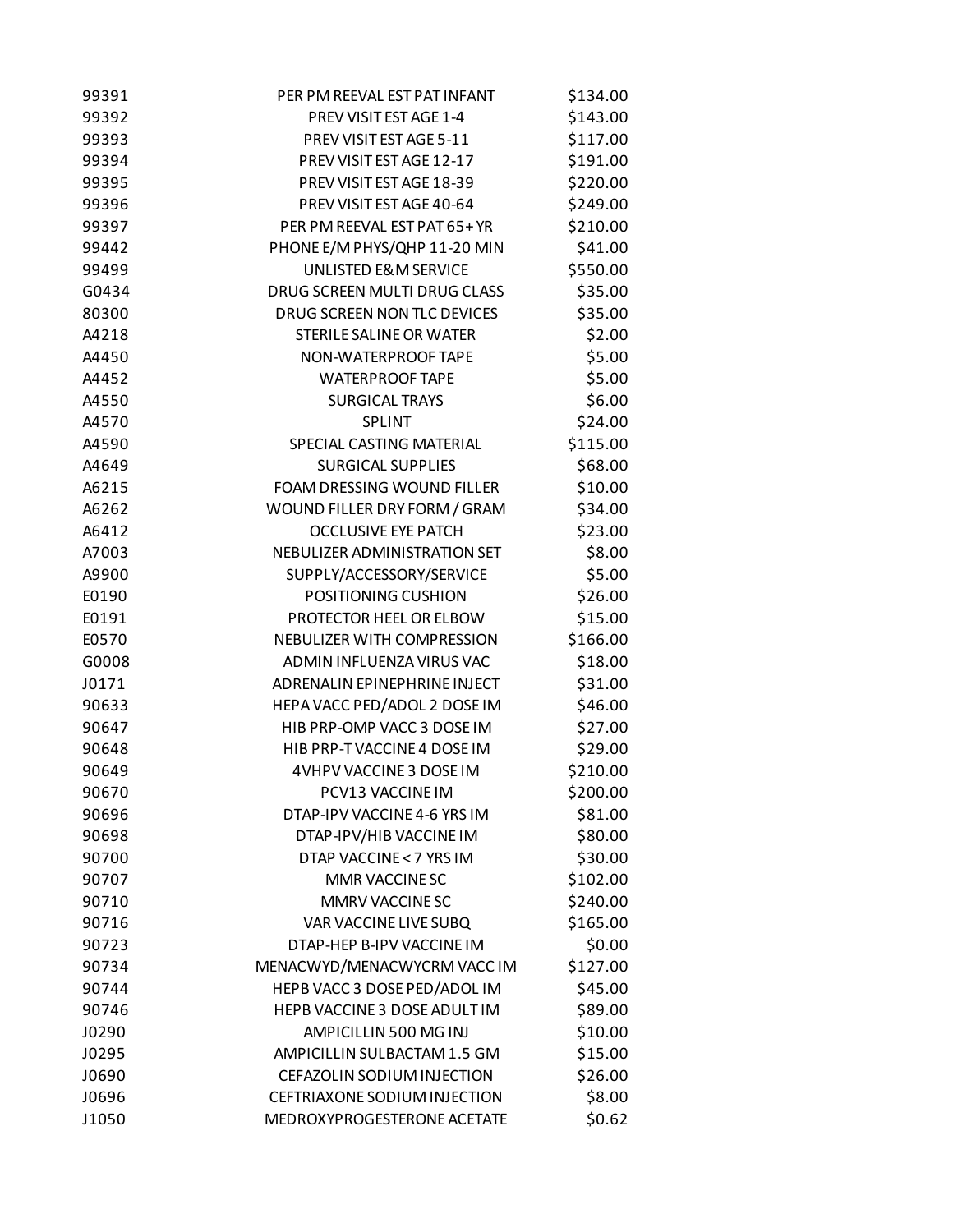| J1100          | DEXAMETHASONE SODIUM PHOS           | \$8.00   |
|----------------|-------------------------------------|----------|
| J1200          | DIPHENHYDRAMINE HCL INJECTIO        | \$36.00  |
| J1885          | KETOROLAC TROMETHAMINE INJ          | \$8.00   |
| J2001          | LIDOCAINE INJECTION                 | \$20.00  |
| J2310          | INJ NALOXONE HYDROCHLORIDE          | \$13.00  |
| J2405          | ONDANSETRON HCL INJECTION           | \$8.00   |
| J2550          | PROMETHAZINE HCL INJECTION          | \$34.00  |
| J2920          | METHYLPREDNISOLONE INJECTION        | \$30.00  |
| J2930          | METHYLPREDNISOLONE INJECTION        | \$61.00  |
| J3030          | SUMATRIPTAN SUCCINATE / 6 MG        | \$106.00 |
| J3301          | TRIAMCINOLONE ACET INJ NOS          | \$8.00   |
| J3420          | VITAMIN B12 INJECTION               | \$11.00  |
| J7030          | NORMAL SALINE SOLUTION INFUS        | \$24.00  |
| J7040          | NORMAL SALINE SOLUTION INFUS        | \$7.00   |
| J7050          | NORMAL SALINE SOLUTION INFUS        | \$10.00  |
| J7120          | RINGERS LACTATE INFUSION            | \$24.00  |
| J7510          | PREDNISOLONE ORAL PER 5 MG          | \$2.00   |
| J7611          | ALBUTEROL NON-COMP CON              | \$6.00   |
| J7613          | ALBUTEROL NON-COMP UNIT             | \$2.00   |
| J7614          | LEVALBUTEROL NON-COMP UNIT          | \$8.00   |
| J7620          | ALBUTEROL IPRATROP NON-COMP         | \$6.00   |
| J7644          | <b>IPRATROPIUM BROMIDE NON-COMP</b> | \$6.00   |
| L3485          | SHOE HEEL PAD REMOVABLE FOR         | \$25.00  |
| L3999          | UPPER LIMB ORTHOSIS NOS             | \$41.00  |
| Q0112          | POTASSIUM HYDROXIDE PREPS           | \$10.00  |
| Q2038          | FLUZONE VACC, 3 YRS & >, IM         | \$25.00  |
| Q4050          | <b>CAST SUPPLIES UNLISTED</b>       | \$20.00  |
| Q4051          | <b>SPLINT SUPPLIES MISC</b>         | \$27.00  |
| S1015          | <b>IV TUBING EXTENSION SET</b>      | \$52.00  |
| S8110          | PEAK EXPIRATORY FLOW RATE (P        | \$10.00  |
| S9083          | URGENT CARE CENTER GLOBAL           | \$10.00  |
| 99998          | <b>DOT PHYSICAL</b>                 | \$75.00  |
| S9088          | SERVICES PROVIDED IN URGENT         | \$72.00  |
| V2799          | MISC VISION ITEM OR SERVICE         | \$15.00  |
| L1832          | KO ADJ JNT POS R SUP PRE CST        | \$150.00 |
| 1 <sup>C</sup> | OFFICE PAYMENT CHECK-THANKYOU       | \$0.00   |
| 99997          | <b>DRUG SCREENS</b>                 | \$35.00  |
| 90685          | IIV4 VACC NO PRSV 0.25 ML IM        | \$25.00  |
| 90686          | IIV4 VACC NO PRSV 0.5 ML IM         | \$25.00  |
| 90672          | LAIV4 VACCINE INTRANASAL            | \$45.00  |
| 90632          | HEPA VACCINE ADULT IM               | \$87.00  |
| 90732          | PPSV23 VACC 2 YRS+ SUBQ/IM          | \$135.00 |
| 90680          | RV5 VACC 3 DOSE LIVE ORAL           | \$92.00  |
| 90636          | HEP A/HEP B VACC ADULT IM           | \$131.00 |
| 99996          | MMA PHYSICAL                        | \$75.00  |
| Q0162          | <b>ONDANSETRON ORAL</b>             | \$3.00   |
| 99995          | <b>SCOUT &amp; SPORTS PHYSICALS</b> | \$25.00  |
| 99899          | PT LEFT W/O BEING SEEN              | \$0.00   |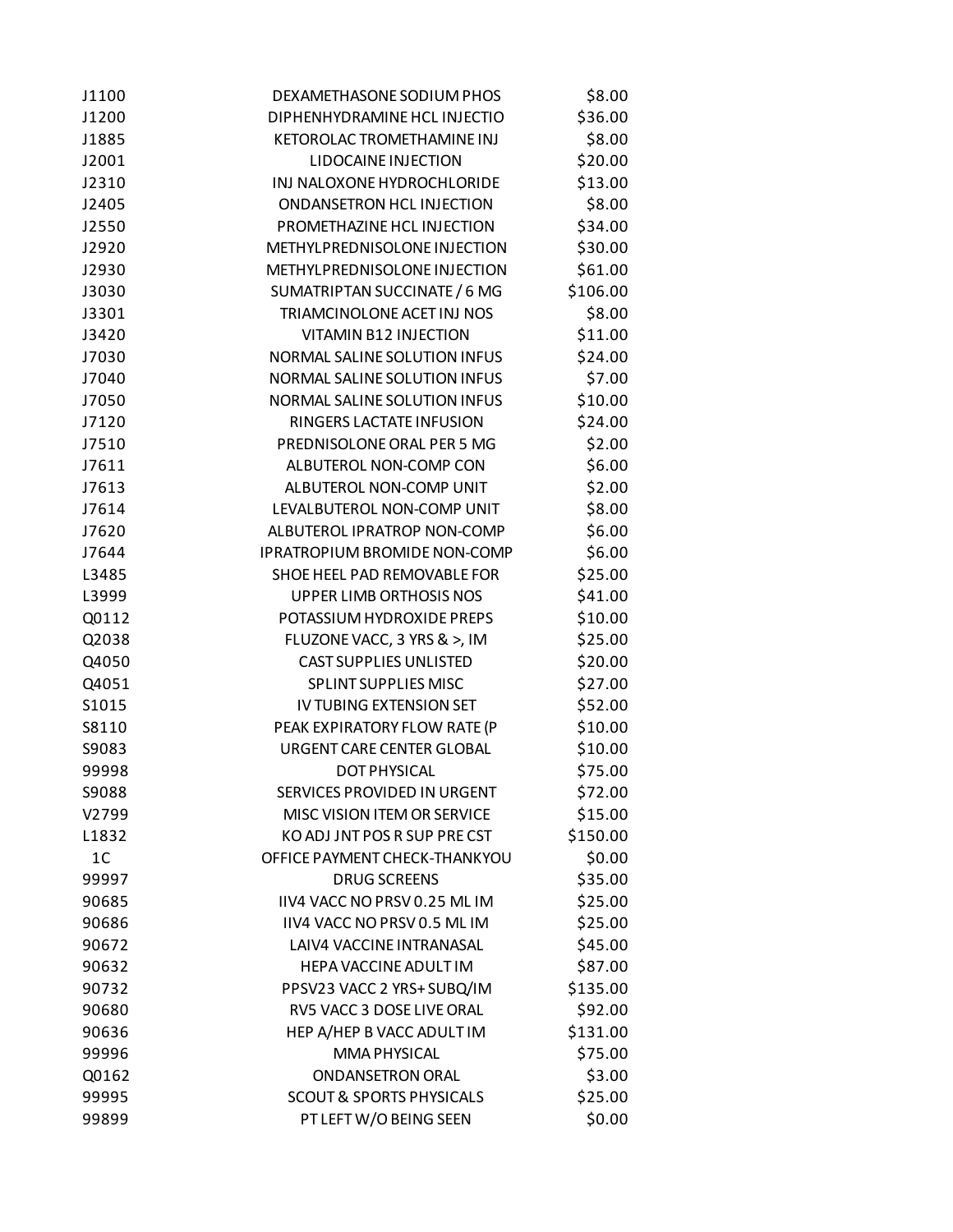| 87339 | H PYLORI AG IA                    | \$36.00    |
|-------|-----------------------------------|------------|
| J8540 | ORAL DEXAMETHASONE                | \$1.00     |
| J8499 | ORAL PRESCRIP DRUG NON CHEMO      | \$30.00    |
| 90703 | TETANUS VACCINE IM                | \$30.00    |
| 99994 | <b>NO CHARGE VISIT</b>            | \$0.00     |
| 25075 | EXC FOREARM LES SC < 3 CM         | \$730.00   |
| 80061 | <b>LIPID PANEL</b>                | \$30.00    |
| 46040 | <b>INCISION OF RECTAL ABSCESS</b> | \$823.00   |
| 27760 | <b>CLTX MEDIAL ANKLE FX</b>       | \$510.00   |
| 90585 | <b>BCG VACCINE PERCUT</b>         | \$130.00   |
| 99406 | BEHAV CHNG SMOKING 3-10 MIN       | \$22.00    |
| 99407 | BEHAV CHNG SMOKING > 10 MIN       | \$43.00    |
| 97010 | <b>HOT OR COLD PACKS THERAPY</b>  | \$9.00     |
| 96127 | BRIEF EMOTIONAL/BEHAV ASSMT       | \$10.00    |
| Q0163 | DIPHENHYDRAMINE HCL 50MG          | \$3.00     |
| 99354 | PROLNG SVC O/P 1ST HOUR           | \$151.00   |
| Q4006 | CAST SUP LONG ARM ADULT FBRG      | \$99.00    |
| 23540 | TREAT CLAVICLE DISLOCATION        | \$349.00   |
| 97598 | RMVL DEVITAL TIS ADDL 20CM/<      | \$38.00    |
| Q4047 | CAST SUP SHT LEG SPLNT PED P      | \$20.00    |
| Q4008 | CAST SUP LONG ARM PED FBRGLS      | \$67.00    |
| 28665 | TREAT TOE DISLOCATION             | \$240.00   |
| 27506 | TREATMENT OF THIGH FRACTURE       | \$2,082.00 |
| 27550 | <b>TREAT KNEE DISLOCATION</b>     | \$777.00   |
| 11000 | DEBRIDE INFECTED SKIN             | \$83.00    |
| 90473 | IMMUNE ADMIN ORAL/NASAL           | \$38.00    |
| 90474 | IMMUNE ADMIN ORAL/NASAL ADDL      | \$19.00    |
| 11302 | SHAVE SKIN LESION 1.1-2.0 CM      | \$215.00   |
| 90733 | MPSV4 VACCINE SUBQ                | \$188.00   |
| 11400 | EXC TR-EXT B9+MARG 0.5 CM<        | \$189.00   |
| J1071 | INJ TESTOSTERONE CYPIONATE        | \$0.15     |
| 96376 | TX/PRO/DX INJ SAME DRUG ADON      | \$80.00    |
| J3121 | INJ TESTOSTERO ENANTHATE 1MG      | \$0.75     |
| J1815 | <b>INSULIN INJECTION</b>          | \$17.00    |
| 95004 | PERCUT ALLERGY SKIN TESTS         | \$9.00     |
| G0402 | INITIAL PREVENTIVE EXAM           | \$175.00   |
| G0101 | CA SCREEN; PELVIC/BREAST EXAM     | \$59.00    |
| Q0091 | OBTAINING SCREEN PAP SMEAR        | \$50.00    |
| G0102 | PROSTATE CA SCREENING; DRE        | \$30.00    |
| 99355 | PROLNG SVC O/P EA ADDL 30         | \$147.00   |
| 99401 | PREVENTIVE COUNSELING INDIV       | \$99.40    |
| 99402 | PREVENTIVE COUNSELING INDIV       | \$154.16   |
| 99403 | PREVENTIVE COUNSELING INDIV       | \$179.76   |
| 99404 | PREVENTIVE COUNSELING INDIV       | \$170.00   |
| G0436 | TOBACCO-USE COUNSEL 3-10 MIN      | \$22.00    |
| G0437 | TOBACCO-USE COUNSEL>10MIN         | \$43.00    |
| 93010 | ELECTROCARDIOGRAM REPORT          | \$13.00    |
| 93005 | ELECTROCARDIOGRAM TRACING         | \$13.00    |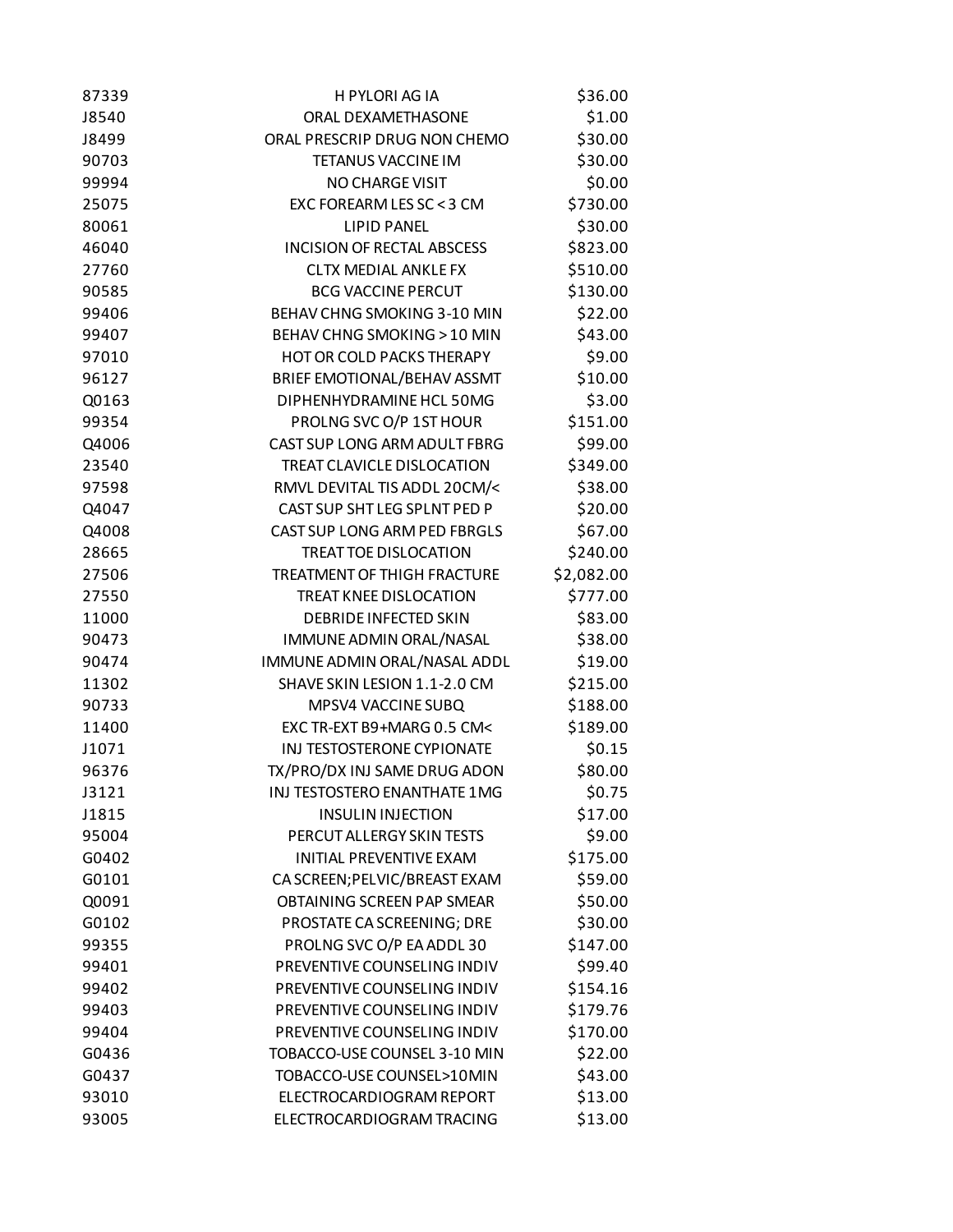| 28660 | TREAT TOE DISLOCATION               | \$173.00 |
|-------|-------------------------------------|----------|
| 99441 | PHONE E/M PHYS/QHP 5-10 MIN         | \$22.00  |
| 99443 | PHONE E/M PHYS/QHP 21-30 MIN        | \$61.00  |
| 20550 | INJ TENDON SHEATH/LIGAMENT          | \$91.00  |
| 27372 | REMOVAL OF FOREIGN BODY             | \$937.00 |
| 11406 | EXC TR-EXT B9+MARG > 4.0 CM         | \$479.00 |
| 96523 | IRRIG DRUG DELIVERY DEVICE          | \$38.00  |
| 90657 | IIV3 VACCINE SPLT 0.25 ML IM        | \$20.00  |
| 90634 | HEPA VACC PED/ADOL 3 DOSE           | \$69.00  |
| 25605 | TREAT FRACTURE RADIUS/ULNA          | \$840.00 |
| 97110 | THERAPEUTIC EXERCISES               | \$49.00  |
| 27824 | <b>TREAT LOWER LEG FRACTURE</b>     | \$481.00 |
| J0702 | BETAMETHASONE ACET&SOD PHOSP        | \$7.00   |
| 20526 | THER INJECTION CARP TUNNEL          | \$119.00 |
| G0009 | ADMIN PNEUMOCOCCAL VACCINE          | \$36.00  |
| 29425 | APPLY SHORT LEG CAST                | \$121.00 |
| 11055 | <b>TRIM SKIN LESION</b>             | \$97.00  |
| 23525 | TREAT CLAVICLE DISLOCATION          | \$593.00 |
| 11900 | <b>INJECT SKIN LESIONS </b>         | \$84.00  |
| 90736 | <b>HZV VACCINE LIVE SUBQ</b>        | \$250.00 |
| 11310 | SHAVE SKIN LESION 0.5 CM/<          | \$172.00 |
| 46600 | DIAGNOSTIC ANOSCOPY SPX             | \$136.00 |
| 73502 | X-RAY EXAM HIP UNI 2-3 VIEWS        | \$72.00  |
| 69209 | REMOVE IMPACTED EAR WAX UNI         | \$19.00  |
| 73523 | X-RAY EXAM HIPS BI 5/> VIEWS        | \$85.00  |
| L1971 | AFO W/ANKLE JOINT, PREFAB           | \$200.00 |
| 64455 | NJX AA&/STRD PLTR COM DG NRV        | \$73.00  |
| 73552 | X-RAY EXAM OF FEMUR 2/>             | \$106.00 |
| 11719 | TRIM NAIL(S) ANY NUMBER             | \$22.00  |
| Q4038 | <b>CAST SUP SHRT LEG FIBERGLASS</b> | \$105.00 |
| 26160 | REMOVE TENDON SHEATH LESION         | \$875.00 |
| 99993 | <b>MISSIONARY PHYSICAL</b>          | \$140.00 |
| G0468 | FQHC VISIT, IPPE OR AWV             | \$200.00 |
| 72202 | X-RAY EXAM SI JOINTS 3/> VWS        | \$50.00  |
| 73521 | X-RAY EXAM HIPS BI 2 VIEWS          | \$169.00 |
| 73501 | X-RAY EXAM HIP UNI 1 VIEW           | \$45.00  |
| 42808 | <b>EXCISE PHARYNX LESION</b>        | \$354.00 |
| G0478 | DRUG TEST PRESUMP OPT INST          | \$30.00  |
| 24075 | EXC ARM/ELBOW LES SC < 3 CM         | \$280.00 |
| 84703 | CHORIONIC GONADOTROPIN ASSAY        | \$45.00  |
| 90650 | 2VHPV VACCINE 3 DOSE IM             | \$230.00 |
| 11201 | REMOVE SKIN TAGS ADD-ON             | \$29.00  |
| 70110 | X-RAY EXAM OF JAW 4/> VIEWS         | \$57.00  |
| 46945 | INT HRHC LIG 1 HROID W/O IMG        | \$474.00 |
| 25505 | TREAT FRACTURE OF RADIUS            | \$616.00 |
| 99408 | AUDIT/DAST 15-30 MIN                | \$53.00  |
| 26725 | TREAT FINGER FRACTURE EACH          | \$514.00 |
| 12015 | RPR F/E/E/N/L/M 7.6-12.5 CM         | \$246.00 |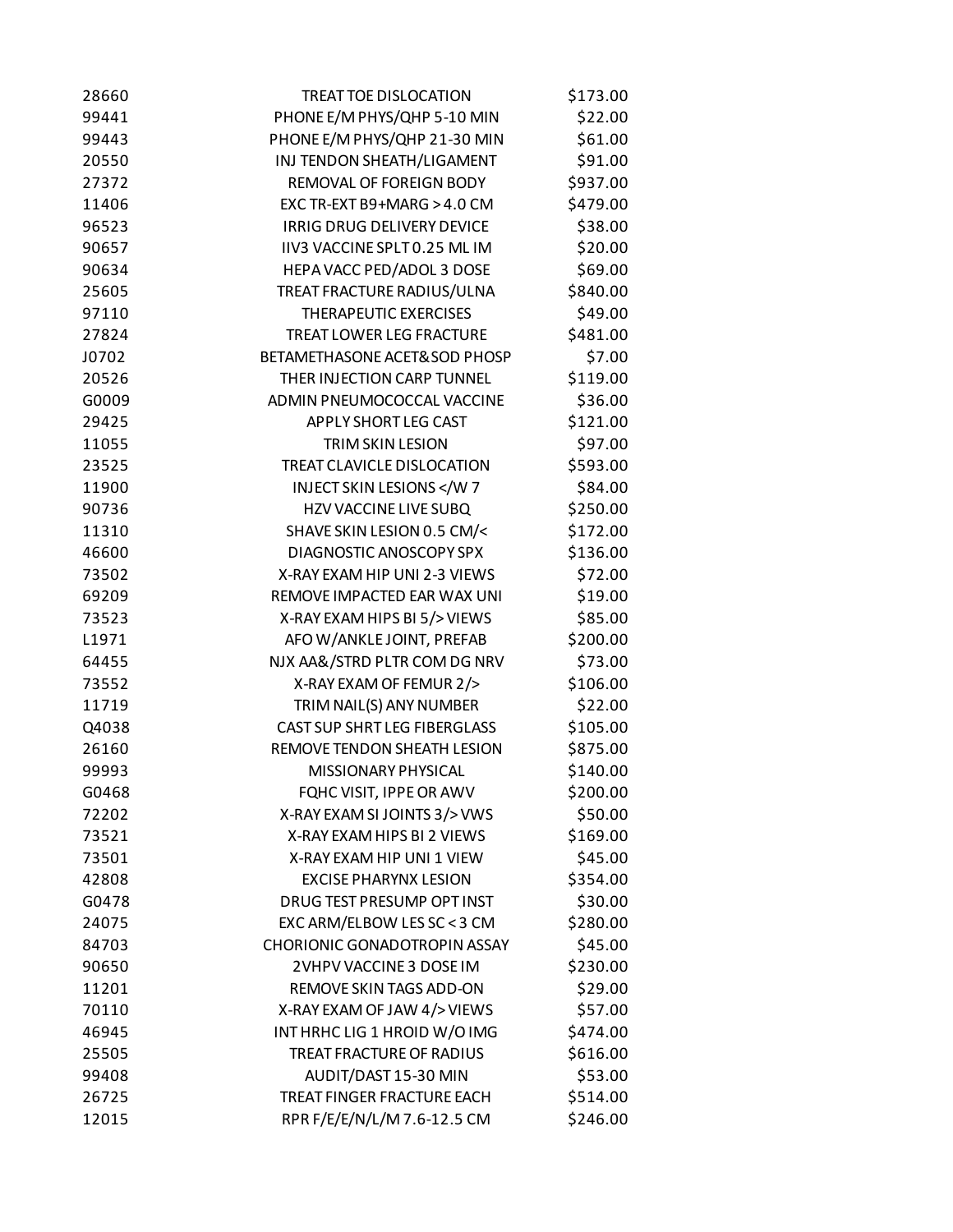| 11422 | EXC H-F-NK-SP B9+MARG 1.1-2       | \$266.00 |
|-------|-----------------------------------|----------|
| 20611 | DRAIN/INJ JOINT/BURSA W/US        | \$168.00 |
| 76882 | US LMTD JT/NONVASC XTR STRUX      | \$175.00 |
| 76881 | US COMPL JOINT R-T W/IMG          | \$174.00 |
| 20604 | DRAIN/INJ JOINT/BURSA W/US        | \$110.00 |
| 76942 | <b>ECHO GUIDE FOR BIOPSY</b>      | \$92.00  |
| 20606 | DRAIN/INJ JOINT/BURSA W/US        | \$122.00 |
| 67700 | DRAINAGE OF EYELID ABSCESS        | \$406.00 |
| L3923 | <b>HFO WITHOUT JOINTS PRE CST</b> | \$114.00 |
| 28475 | <b>TREAT METATARSAL FRACTURE</b>  | \$396.00 |
| 26605 | TREAT METACARPAL FRACTURE         | \$491.00 |
| 70150 | X-RAY EXAM OF FACIAL BONES        | \$62.00  |
| 46999 | <b>ANUS SURGERY PROCEDURE</b>     | \$269.00 |
| 76800 | US EXAM SPINAL CANAL              | \$214.00 |
| 99242 | OFFICE CONSULTATION               | \$135.00 |
| Q2035 | AFLURIA VACC, 3 YRS & >, IM       | \$45.00  |
| 90655 | IIV3 VACC NO PRSV 0.25 ML IM      | \$20.00  |
| J7323 | EUFLEXXAINJ PER DOSE              | \$200.00 |
| 10021 | FNA BX W/O IMG GDN 1ST LES        | \$187.00 |
| A4467 | BELT STRAP SLEEV GRMNT COVER      | \$42.00  |
| G0328 | FECAL BLOOD SCRN IMMUNOASSAY      | \$25.00  |
| 99992 | NO SHOW                           | \$20.00  |
| G0444 | DEPRESSION SCREEN ANNUAL          | \$27.00  |
| G0442 | ANNUAL ALCOHOL SCREEN 15 MIN      | \$27.00  |
| L0120 | CERV FLEX N/ADJ FOAM PRE OTS      | \$36.00  |
| 90651 | 9VHPV VACCINE 2/3 DOSE IM         | \$255.00 |
| 11770 | REMOVE PILONIDAL CYST SIMPLE      | \$423.00 |
| 80305 | DRUG TEST PRSMV DIR OPT OBS       | \$30.00  |
| 45005 | <b>DRAINAGE OF RECTAL ABSCESS</b> | \$423.00 |
| 87081 | <b>CULTURE SCREEN ONLY</b>        | \$30.00  |
| 19020 | <b>INCISION OF BREAST LESION</b>  | \$724.00 |
| 99991 | NO CHARGE PT SENT TO ER           | \$0.00   |
| 88738 | HGB QUANT TRANSCUTANEOUS          | \$2.00   |
| 3008F | <b>BODY MASS INDEX DOCD</b>       | \$0.01   |
| J8498 | ANTIEMETIC RECTAL/SUPP NOS        | \$0.13   |
| J1030 | METHYLPREDNISOLONE 40 MG INJ      | \$24.00  |
| 11045 | DEB SUBQ TISSUE ADD-ON            | \$62.00  |
| 57400 | <b>DILATION OF VAGINA</b>         | \$332.00 |
| 54700 | DRAINAGE OF SCROTUM               | \$331.00 |
| 72020 | X-RAY EXAM OF SPINE 1 VIEW        | \$40.00  |
| 90460 | IM ADMIN 1ST/ONLY COMPONENT       | \$47.00  |
| 90461 | IM ADMIN EACH ADDL COMPONENT      | \$23.00  |
| 3048F | LDL-C <100 MG/DL                  | \$0.01   |
| 3074F | SYST BP LT 130 MM HG              | \$0.01   |
| 4000F | TOBACCO USE TXMNT COUNSELING      | \$0.01   |
| 4004F | PT TOBACCO SCREEN RCVD TLK        | \$0.01   |
| 4086F | ASPIRIN/CLOPIDOGREL RXD           | \$0.01   |
| 82947 | ASSAY GLUCOSE BLOOD QUANT         | \$17.00  |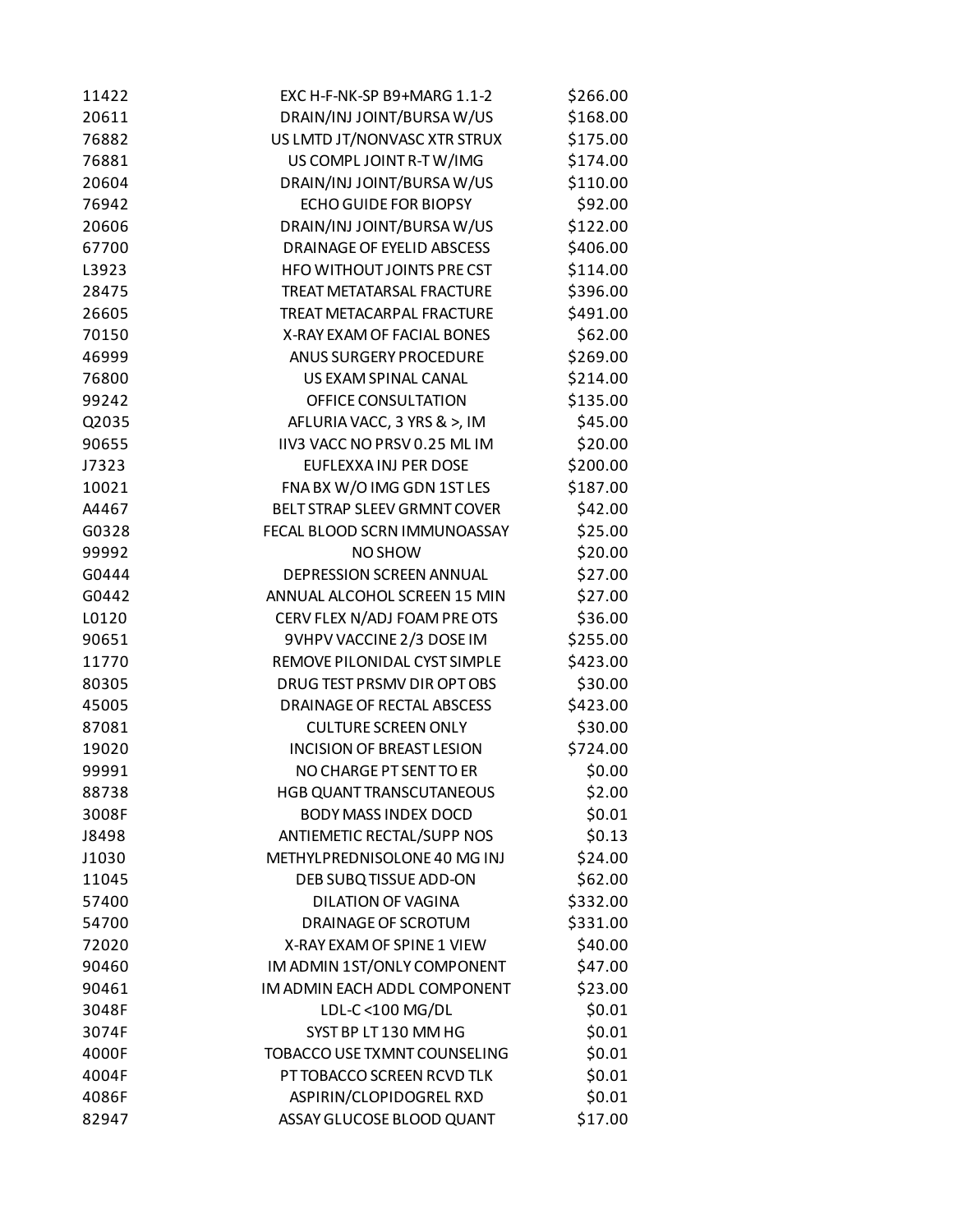| G8417 | CALC BMI ABV UP PARAM F/U           | \$0.01   |
|-------|-------------------------------------|----------|
| G8418 | CALC BMI BLW LOW PARAM F/U          | \$0.01   |
| G8420 | <b>CALC BMI NORM PARAMETERS</b>     | \$0.01   |
| G8431 | POS CLIN DEPRES SCRN F/U DOC        | \$0.01   |
| G8433 | SCR FOR DEP NOT CPT DOC RSN         | \$0.01   |
| G8510 | SCR DEP NEG, NO PLAN REQD           | \$0.01   |
| 1010F | SEVERITY ANGINA BY ACTVTY           | \$0.01   |
| 4008F | BETA-BLOCKER THERAPY RXD/TKN        | \$0.01   |
| G8506 | PT REC ACE/ARB                      | \$0.01   |
| 3060F | POS MICROALBUMINURIA REV            | \$0.01   |
| 3061F | NEG MICROALBUMINURIA REV            | \$0.01   |
| 3066F | NEPHROPATHY DOC TX                  | \$0.01   |
| 4010F | ACE/ARB THERAPY RXD/TAKEN           | \$0.01   |
| 3023F | SPIROM DOC REV                      | \$0.01   |
| 4001F | TOBACCO USE TXMNT PHARMACOL         | \$0.01   |
| 4037F | INFLUENZA IMM ORDER/ADMIN           | \$0.01   |
| 4040F | PNEUMOC VAC/ADMIN/RCVD              | \$0.01   |
| G0447 | BEHAVIOR COUNSEL OBESITY 15M        | \$39.00  |
| 41250 | REPAIR TONGUE LACERATION            | \$415.00 |
| 26775 | <b>TREAT FINGER DISLOCATION</b>     | \$585.00 |
| 99999 | NON DOT PHYSICAL                    | \$30.00  |
| 82271 | OCCULT BLOOD OTHER SOURCES          | \$7.00   |
| G9818 | DOC SEX ACTIVITY                    | \$0.01   |
| J3490 | DRUGS UNCLASSIFIED INJECTION        | \$75.00  |
| 3044F | HG A1C LEVEL LT 7.0%                | \$0.01   |
| 3045F | HG A1C LEVEL 7.0-9.0%               | \$0.01   |
| 3046F | HEMOGLOBIN A1C LEVEL > 9.0%         | \$0.01   |
| 99990 | <b>BODY METRICS WELLNESS SCREEN</b> | \$15.00  |
| 99989 | <b>BIOMETRIC SCREENING</b>          | \$18.00  |
| 71022 | CHEST X-RAY FRNT LAT OBLIQUE        | \$115.00 |
| 99988 | <b>ESCREEN SERVICES</b>             | \$1.00   |
| 11982 | REMOVE DRUG IMPLANT DEVICE          | \$245.00 |
| 3049F | LDL-C 100-129 MG/DL                 | \$0.01   |
| 70200 | X-RAY EXAM OF EYE SOCKETS           | \$61.00  |
| 76499 | RADIOGRAPHIC PROCEDURE              | \$34.00  |
| 90688 | IIV4 VACCINE SPLT 0.5 ML IM         | \$40.00  |
| 3050F | $LDL-C \geq 130 MG/DL$              | \$0.01   |
| 1111F | DSCHRG MED/CURRENT MED MERGE        | \$0.01   |
| 26700 | TREAT KNUCKLE DISLOCATION           | \$494.00 |
| 90674 | CCIIV4 VAC NO PRSV 0.5 ML IM        | \$25.00  |
| 1159F | MED LIST DOCD IN RCRD               | \$0.01   |
| 1160F | RVW MEDS BY RX/DR IN RCRD           | \$0.01   |
| 11443 | EXC FACE-MM B9+MARG 2.1-3 CM        | \$342.00 |
| 85014 | <b>HEMATOCRIT</b>                   | \$24.00  |
| 24071 | EXC ARM/ELBOW LES SC 3 CM/>         | \$629.00 |
| 73522 | X-RAY EXAM HIPS BI 3-4 VIEWS        | \$74.00  |
| 12053 | INTMD RPR FACE/MM 5.1-7.5 CM        | \$528.00 |
| 74019 | X-RAY EXAM ABDOMEN 2 VIEWS          | \$130.00 |
|       |                                     |          |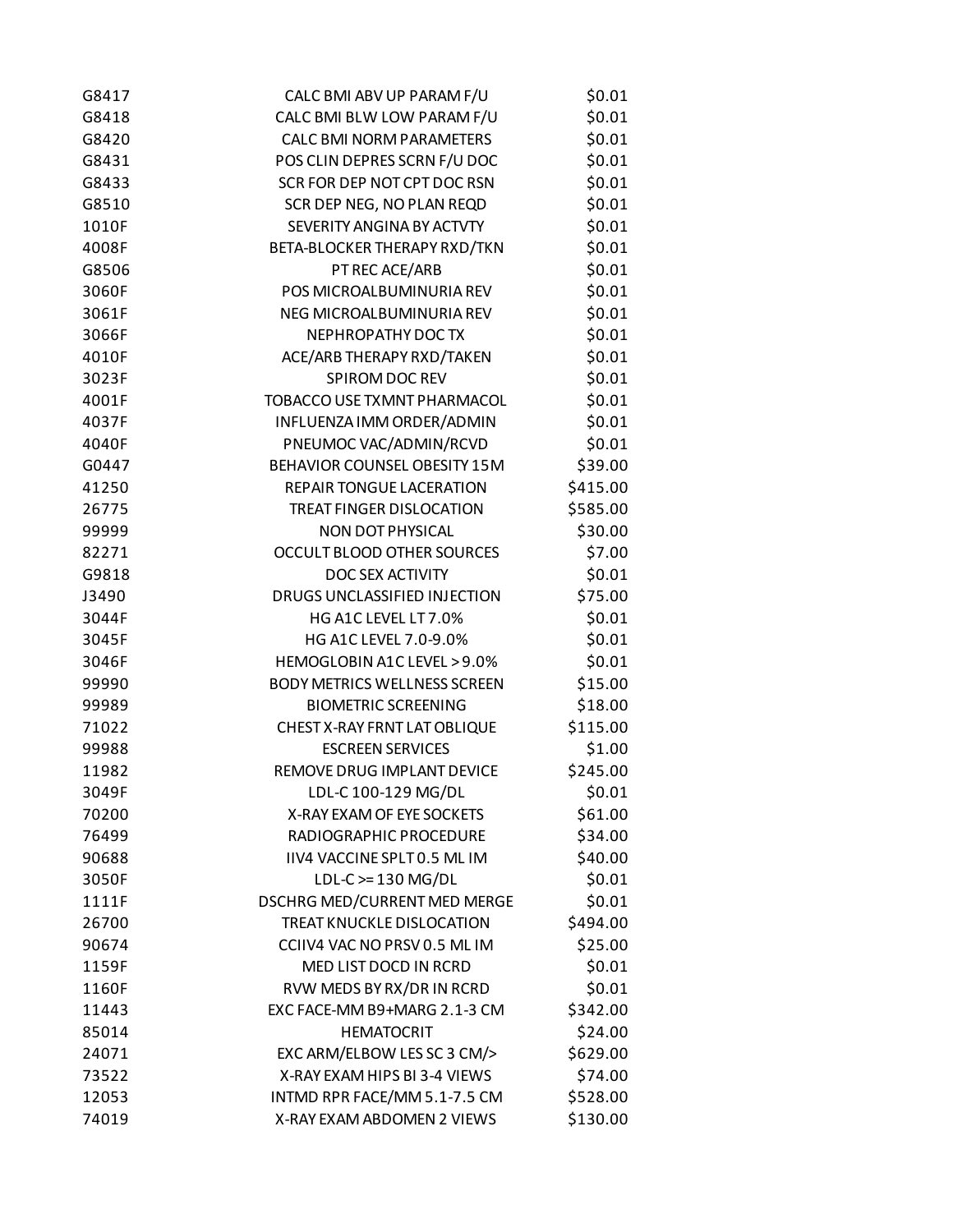| 71046 | X-RAY EXAM CHEST 2 VIEWS            | \$70.00  |
|-------|-------------------------------------|----------|
| 71045 | X-RAY EXAM CHEST 1 VIEW             | \$67.00  |
| 74018 | X-RAY EXAM ABDOMEN 1 VIEW           | \$48.00  |
| J1020 | METHYLPREDNISOLONE 20 MG INJ        | \$11.00  |
| 82043 | UR ALBUMIN QUANTITATIVE             | \$12.00  |
| 90687 | IIV4 VACCINE SPLT 0.25 ML IM        | \$25.00  |
| 90756 | <b>CCIIV4 VACC ABX FREE IM</b>      | \$29.00  |
| 99987 | LATE FEE SLEEP APNEA                | \$300.00 |
| 99986 | SLEEP APNEA REPLACEMENT             | \$695.00 |
| 84460 | ALANINE AMINO (ALT) (SGPT)          | \$15.00  |
| 84450 | TRANSFERASE (AST) (SGOT)            | \$30.00  |
| 80053 | <b>COMPREHEN METABOLIC PANEL</b>    | \$30.00  |
| 95800 | <b>SLP STDY UNATTENDED</b>          | \$271.00 |
| S0119 | <b>ONDANSETRON 4 MG</b>             | \$23.00  |
| 82075 | <b>ASSAY OF BREATH ETHANOL</b>      | \$30.00  |
| A9284 | NON-ELECTRONIC SPIROMETER           | \$20.00  |
| 86481 | TB AG RESPONSE T-CELL SUSP          | \$150.00 |
| 3016F | PT SCRND UNHLTHY OH USE             | \$0.01   |
| G8427 | DOCREV CUR MEDS BY ELIG CLIN        | \$0.01   |
| G8428 | <b>CUR MEDS NOT DOCUMENT</b>        | \$0.01   |
| G8430 | DOC MED RSN NO MEDREC               | \$0.01   |
| 1031F | SMOKING & 2ND HAND ASSESSED         | \$0.01   |
| 1032F | SMOKER/EXPOSED 2ND HND SMOKE        | \$0.01   |
| 1033F | <b>TOBACCO NONSMOKER NOR 2NDHND</b> | \$0.01   |
| 1038F | PERSISTENT ASTHMA                   | \$0.01   |
| 1039F | <b>INTERMITTENT ASTHMA</b>          | \$0.01   |
| G8752 | SYS BP LESS 140                     | \$0.01   |
| G8753 | SYS BP $>$ OR = 140                 | \$0.01   |
| G8754 | DIAS BP LESS 90                     | \$0.01   |
| G8755 | DIAS BP $>$ OR = 90                 | \$0.01   |
| G8756 | NO BP MEASURE DOC                   | \$0.01   |
| G8783 | BP SCRN PERF REC INTERVAL           | \$0.01   |
| G8785 | BP SCRN NO PERF AT INTERVAL         | \$0.01   |
| G8419 | CALC BMI OUT NRM PARAM NOF/U        | \$0.01   |
| G8421 | <b>BMI NOT CALCULATED</b>           | \$0.01   |
| G8422 | PT INELIG BMI CALCULATION           | \$0.01   |
| G8438 |                                     | \$0.00   |
| G8938 | BMI DOC ONL FUP NT DOC              | \$0.01   |
| G9716 | BMI DOC ONL FUP NOT CMPLTD          | \$0.01   |
| G8432 | DEP SCR NOT DOC, RNG                | \$0.01   |
| G8511 | SCR DEP POS, NO PLAN DOC RNG        | \$0.01   |
| G9717 | DOC PT DX DEP/BIPOL                 | \$0.01   |
| 0545F | FOLLOW UP CARE PLAN MDD DOCD        | \$0.01   |
| 1040F | DSM-5 INFO MDD DOCD                 | \$0.01   |
| 3085F | SUICIDE RISK ASSESSED               | \$0.01   |
| 3088F | <b>MDD MILD</b>                     | \$0.01   |
| 3089F | <b>MDD MODERATE</b>                 | \$0.01   |
| 3090F | MDD SEVERE W/O PSYCH                | \$0.01   |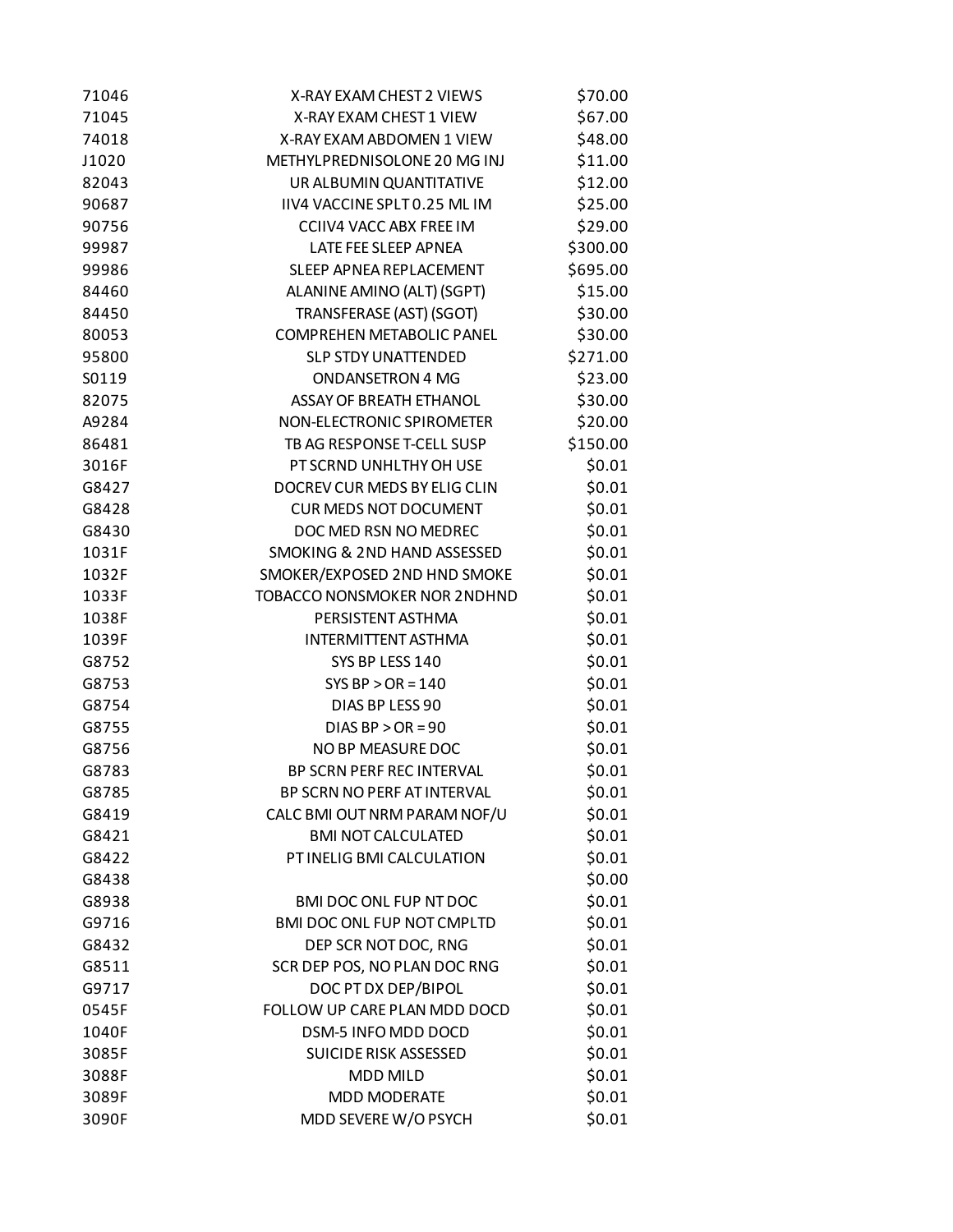| 3091F | MDD SEVERE W/PSYCH                 | \$0.01 |
|-------|------------------------------------|--------|
| 3092F | MDD IN REMISSION                   | \$0.01 |
| 3093F | DOC NEW DIAG 1ST/ADDL MDD          | \$0.01 |
| 3351F | NEG SCRN DEP SYMP BY DEPTOOL       | \$0.01 |
| 3352F | NO SIG DEP SYMP BY DEP TOOL        | \$0.01 |
| 3353F | MILD-MOD DEP SYMP BY DEPTOOL       | \$0.01 |
| 3354F | CLIN SIG DEP SYM BY DEP TOOL       | \$0.01 |
| 4060F | PSYCH SVCS PROVIDED                | \$0.01 |
| 4062F | PT REFERRAL PSYCH DOCD             | \$0.01 |
| 4063F | ANTIDEPRES RXTHXPY NOT RXD         | \$0.01 |
| 4064F | <b>ANTIDEPRESSANT RX</b>           | \$0.01 |
| 4065F | <b>ANTIPSYCHOTIC RX</b>            | \$0.01 |
| 1000F | <b>TOBACCO USE ASSESSED</b>        | \$0.01 |
| 1034F | <b>CURRENT TOBACCO SMOKER</b>      | \$0.01 |
| 1036F | <b>TOBACCO NON-USER</b>            | \$0.01 |
| 2000F | <b>BLOOD PRESSURE MEASURE</b>      | \$0.01 |
| 3062F | POS MACROALBUMINURIA REV           | \$0.01 |
| 3072F | LOW RISK FOR RETINOPATHY           | \$0.01 |
| 3077F | $SYST$ BP $>= 140$ MM HG           | \$0.01 |
| 3078F | DIAST BP < 80 MM HG                | \$0.01 |
| 3079F | DIAST BP 80-89 MM HG               | \$0.01 |
| 3080F | DIAST BP > = 90 MM HG              | \$0.01 |
| 3132F | DOC REF UPPER GI ENDOSCOPY         | \$0.01 |
| 0518F | FALL PLAN OF CARE DOCD             | \$0.01 |
| 1090F | PRES/ABSN URINE INCON ASSESS       | \$0.01 |
| 1091F | URINE INCON CHARACTERIZED          | \$0.01 |
| 1100F | PTFALLS ASSESS-DOCD GE2>/YR        | \$0.01 |
| 1101F | PT FALLS ASSESS-DOCD LE1/YR        | \$0.01 |
| 1123F | ACP DISCUSS/DSCN MKR DOCD          | \$0.01 |
| 1124F | ACP DISCUSS-NO DSCNMKR DOCD        | \$0.01 |
| 3288F | FALL RISK ASSESSMENT DOCD          | \$0.01 |
| 4145F | 2+ ANTI-HYPRTNSV AGENTS TKN        | \$0.01 |
| 3075F | SYST BP GE 130 - 139MM HG          | \$0.01 |
| G8482 | FLU IMMUNIZE ORDER/ADMIN           | \$0.01 |
| G8483 | FLU IMM NO ADMIN DOC REA           | \$0.01 |
| G8484 | FLU IMMUNIZE NO ADMIN              | \$0.01 |
| 1006F | <b>OSTEOARTHRITIS ASSESS</b>       | \$0.01 |
| 1007F | ANTI-INFLM/ANLGSC OTC ASSESS       | \$0.01 |
| 4016F | ANTI-INFLM/ANLGSC AGENT RX         | \$0.01 |
| 4017F | <b>GI PROPHYLAXIS FOR NSAID RX</b> | \$0.01 |
| 4018F | THERAPY EXERCISE JOINT RX          | \$0.01 |
| G8731 | PAIN NEG NO PLAN                   | \$0.01 |
| G8732 | NO DOC OF PAIN                     | \$0.01 |
| G8939 | PAIN AS DOC POSITIVE, NO F/U       | \$0.01 |
| 1134F | EPSD BK PAIN FOR 6 WKS/<           | \$0.01 |
| 1135F | EPSD BK PAIN FOR > 6 WKS           | \$0.01 |
| 1136F | EPSD BK PAIN FOR 12 WKS/<          | \$0.01 |
| 1137F | EPSD BK PAIN FOR > 12 WKS          | \$0.01 |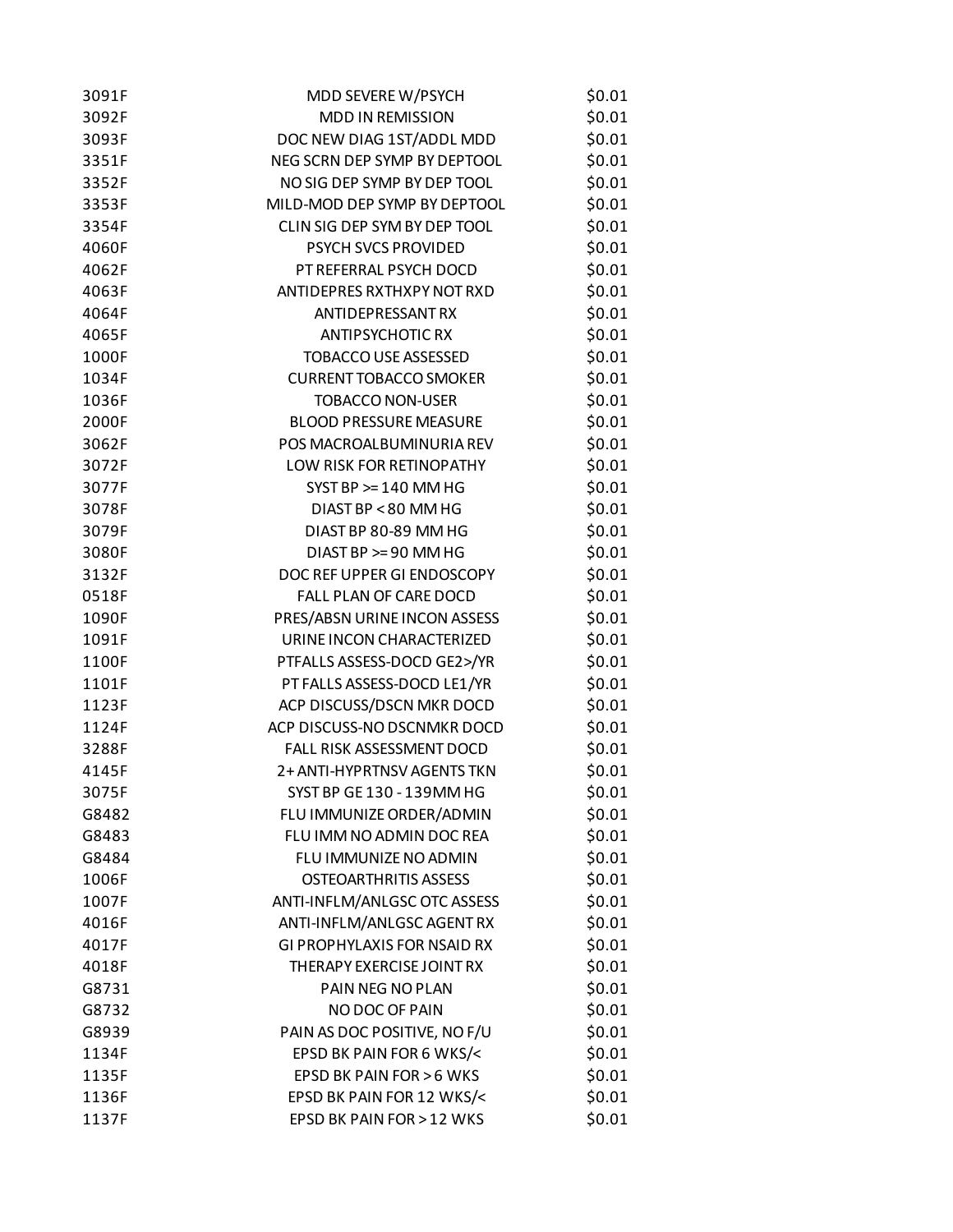| 99495 | TRANS CARE MGMT 14 DAY DISCH         | \$396.52   |
|-------|--------------------------------------|------------|
| 99496 | TRANS CARE MGMT 7 DAY DISCH          | \$527.06   |
| 99490 | CHRNC CARE MGMT STAFF 1ST 20         | \$67.00    |
| 99487 | CPLX CHRNC CARE 1ST 60 MIN           | \$109.00   |
| 99489 | CPLX CHRNC CARE EA ADDL 30           | \$54.00    |
| G8442 | DOC PAIN AS NT PERF, NOT ELG         | \$0.01     |
| G8509 | POS PAIN ASSESS NO F/U DOC           | \$0.01     |
| G8730 | PAIN DOC POS AND PLAN                | \$0.01     |
| 93040 | RHYTHM ECG WITH REPORT               | \$23.00    |
| 20103 | <b>EXPLORE WOUND EXTREMITY</b>       | \$1,083.00 |
| L4387 | NON-PNEUM WALK BOOT PRE OTS          | \$180.00   |
| 26010 | DRAINAGE OF FINGER ABSCESS           | \$69.79    |
| 90620 | MENB-4C VACC 2 DOSE IM               | \$220.00   |
| 71048 | X-RAY EXAM CHEST 4+ VIEWS            | \$64.82    |
| Q2039 | INFLUENZA VIRUS VACCINE, NOS         | \$25.00    |
| 80306 | DRUG TEST PRSMV INSTRMNT             | \$35.00    |
| 74021 | X-RAY EXAM ABDOMEN 3+ VIEWS          | \$59.00    |
| 73551 | X-RAY EXAM OF FEMUR 1                | \$106.00   |
| 97050 |                                      | \$0.00     |
| 90750 | HZV VACC RECOMBINANT IM              | \$231.00   |
| Q4014 | <b>CAST SUP GAUNTLET FIBERGLASS</b>  | \$20.00    |
| T1013 | SIGN LANG/ORAL INTERPRETER           | \$30.00    |
| 70220 | X-RAY EXAM OF SINUSES                | \$90.00    |
| A9824 | <b>SPIROMETER</b>                    | \$20.00    |
| 87172 | PINWORM EXAM                         | \$10.00    |
| 11104 | PUNCH BX SKIN SINGLE LESION          | \$257.00   |
| L6370 | THORACIC PASSIVE RESTOR CAP          | \$25.00    |
| 12036 | INTMD RPR S/A/T/EXT 20.1-30          | \$872.00   |
| 29584 | APPL MULTLAY COMPRS ARM/HAND         | \$155.02   |
| 11102 | TANGNTL BX SKIN SINGLE LES           | \$192.10   |
| 11440 | EXC FACE-MM B9+MARG 0.5 CM/<         | \$269.01   |
| 26742 | TREAT FINGER FRACTURE EACH           | \$742.42   |
| G0010 | <b>ADMIN HEPATITIS B VACCINE</b>     | \$50.00    |
| J7300 | <b>INTRAUT COPPER CONTRACEPTIVE</b>  | \$1,100.00 |
| 17250 | CHEM CAUT OF GRANLTJ TISSUE          | \$158.00   |
| 11106 | <b>INCAL BX SKN SINGLE LES</b>       | \$292.00   |
| 87480 | CANDIDA DNA DIR PROBE                | \$45.00    |
| 92542 | POSITIONAL NYSTAGMUS TEST            | \$57.83    |
| S0077 | INJECTION, CLINDAMYCIN PHOSP         | \$20.00    |
| 84153 | ASSAY OF PSA TOTAL                   | \$51.00    |
| 87510 | <b>GARDNER VAG DNA DIR PROBE</b>     | \$50.00    |
| 21337 | <b>CLOSED TX SEPTAL&amp; NOSE FX</b> | \$803.17   |
| 69205 | <b>CLEAR OUTER EAR CANAL</b>         | \$197.71   |
| 85610 | PROTHROMBIN TIME                     | \$12.00    |
| 86677 | HELICOBACTER PYLORI ANTIBODY         | \$20.00    |
| 82784 | ASSAY IGA/IGD/IGG/IGM EACH           | \$26.00    |
| 40830 | REPAIR MOUTH LACERATION              | \$533.87   |
| 11103 | TANGNTL BX SKIN EA SEP/ADDL          | \$104.00   |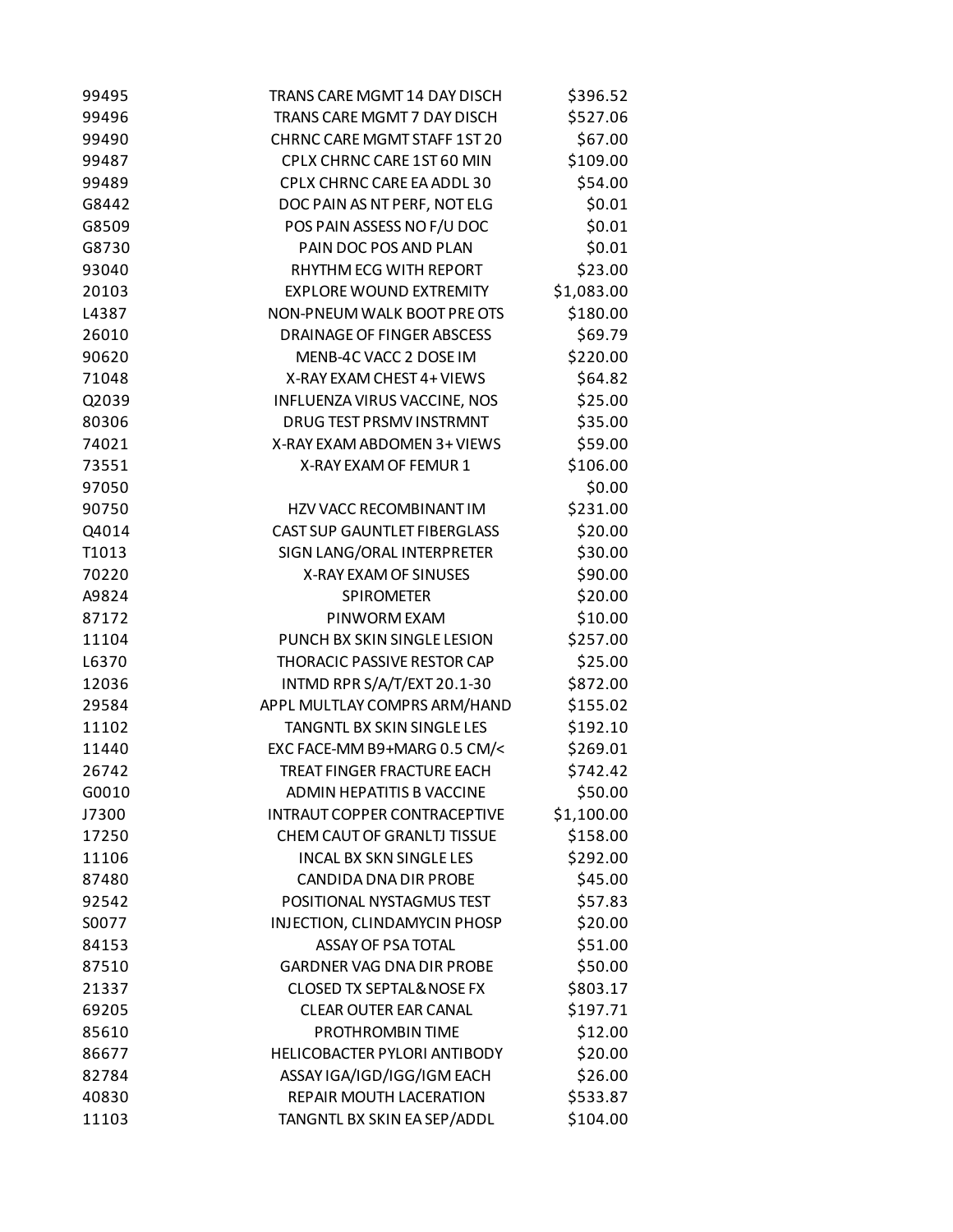| 88175 | CYTOPATH C/V AUTO FLUID REDO      | \$48.00  |
|-------|-----------------------------------|----------|
| 84443 | <b>ASSAY THYROID STIM HORMONE</b> | \$46.00  |
| 87340 | <b>HEPATITIS B SURFACE AG IA</b>  | \$20.00  |
| 82306 | VITAMIN D 25 HYDROXY              | \$50.00  |
| 86403 | PARTICLE AGGLUT ANTBDY SCRN       | \$0.00   |
| 87491 | CHLMYD TRACH DNA AMP PROBE        | \$86.00  |
| 87591 | N.GONORRHOEAE DNA AMP PROB        | \$85.00  |
| 86592 | SYPHILIS TEST NON-TREP QUAL       | \$13.00  |
| 86695 | <b>HERPES SIMPLEX TYPE 1 TEST</b> | \$29.00  |
| 86696 | HERPES SIMPLEX TYPE 2 TEST        | \$80.00  |
| 87389 | HIV-1 AG W/HIV-1&-2 AB AG IA      | \$60.00  |
| 86787 | VARICELLA-ZOSTER ANTIBODY         | \$37.00  |
| 86704 | HEP B CORE ANTIBODY TOTAL         | \$20.00  |
| 86706 | <b>HEP B SURFACE ANTIBODY</b>     | \$24.00  |
| 86803 | <b>HEPATITIS C AB TEST</b>        | \$48.00  |
| 87660 | TRICHOMONAS VAGIN DIR PROBE       | \$44.00  |
| 86708 | <b>HEPATITIS A ANTIBODY</b>       | \$27.50  |
| 81007 | URINE SCREEN FOR BACTERIA         | \$60.00  |
| 81005 | <b>URINALYSIS</b>                 | \$4.86   |
| 87905 | SIALIDASE ENZYME ASSAY            | \$27.00  |
| 86701 | HIV-1ANTIBODY                     | \$20.00  |
| G0433 | ELISA HIV-1/HIV-2 SCREEN          | \$22.00  |
| 87808 | TRICHOMONAS ASSAY W/OPTIC         | \$30.50  |
| J1741 | <b>IBUPROFEN INJECTION</b>        | \$0.00   |
| A9150 | MISC/EXPER NON-PRESCRIPT DRU      | \$5.00   |
| 94150 | <b>VITAL CAPACITY TEST</b>        | \$10.00  |
| 99985 | <b>OUTPATIENT X-RAY</b>           | \$60.00  |
| J7699 | INHALATION SOLUTION FOR DME       | \$12.00  |
| 72052 | X-RAY EXAM NECK SPINE 6/>VWS      | \$113.01 |
| 10040 | <b>ACNE SURGERY</b>               | \$212.63 |
| 64400 | NJX AA&/STRD TRIGEMINAL NRV       | \$208.13 |
| 85004 | <b>AUTOMATED DIFF WBC COUNT</b>   | \$24.74  |
| A6250 | SKIN SEAL PROTECT MOISTURIZR      | \$10.00  |
| A6455 | SELF-ADHER BAND >=5"/YD           | \$3.00   |
| A4465 | NON-ELASTIC EXTREMITY BINDER      | \$68.00  |
| 11040 | <b>DEBRIDE SKIN PARTIAL THICK</b> | \$93.54  |
| 99455 | WORK RELATED DISABILITY EXAM      | \$110.00 |
| 87635 | SARS-COV-2 COVID-19 AMP PRB       | \$100.00 |
| 29435 | APPLY SHORT LEG CAST              | \$223.97 |
| 99422 | OL DIG E/M SVC 11-20 MIN          | \$60.29  |
| 90690 | <b>TYPHOID VACCINE ORAL</b>       | \$0.00   |
|       |                                   |          |
| G2012 | BRIEF CHECK IN BY MD/QHP          | \$28.79  |
| G0180 | MD CERTIFICATION HHA PATIENT      | \$103.87 |
| 57415 | REMOVE VAGINAL FOREIGN BODY       | \$332.46 |
| J1380 | ESTRADIOL VALERATE 10 MG INJ      | \$25.00  |
| 99983 | <b>DUMMY CODE</b>                 | \$200.00 |
| 99984 | <b>DUMMY CODE</b>                 | \$150.00 |
| 64405 | NJX AA&/STRD GR OCPL NRV          | \$166.74 |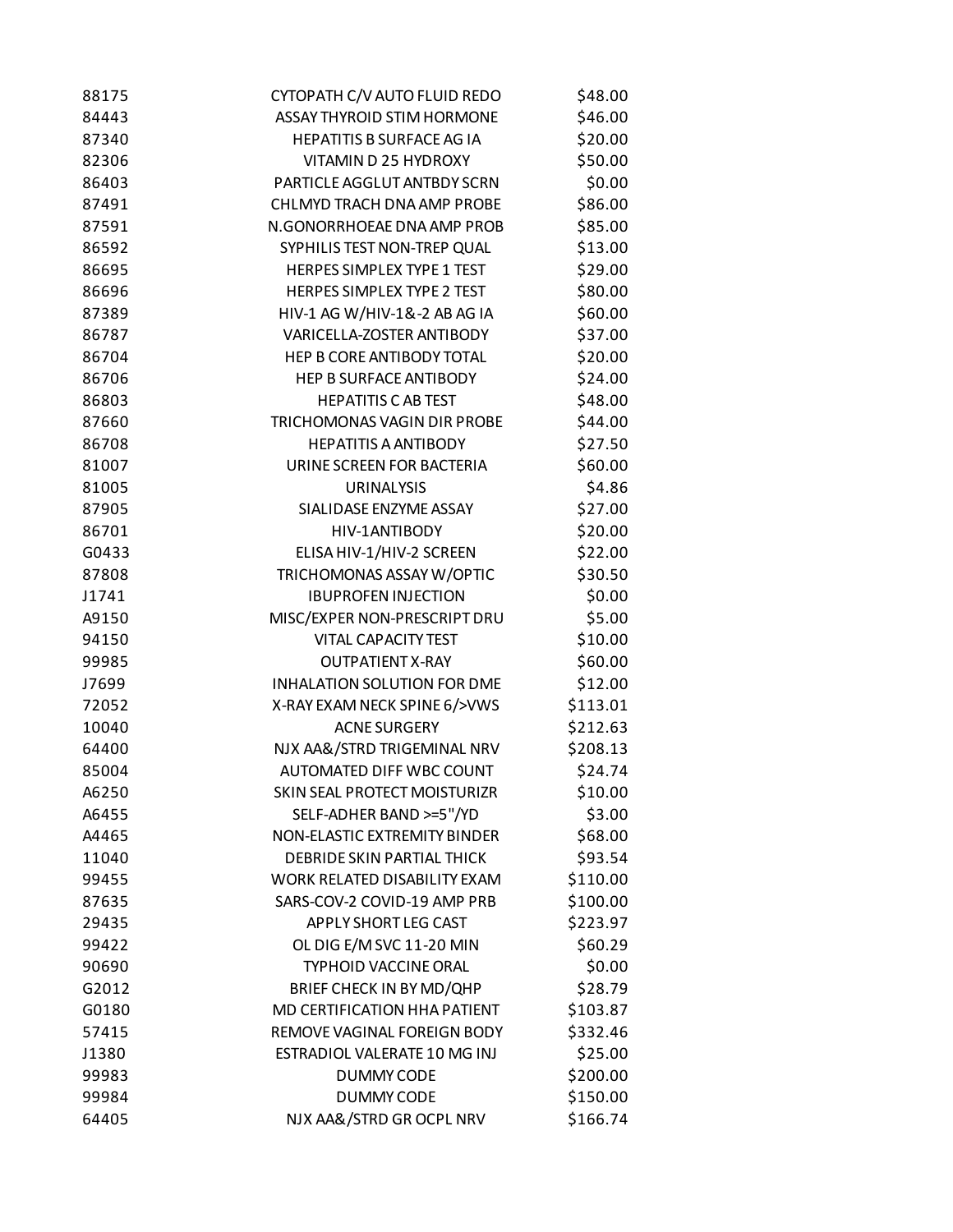| 74210             | X-RAY XM PHRNX&/CRV ESOPH C+        | \$170.16 |
|-------------------|-------------------------------------|----------|
| J1080             | INJECTION, TESTOSTERONE CYPIO       | \$24.00  |
| 87426             | SARSCOV CORONAVIRUS AG IA           | \$100.00 |
| 54015             | <b>DRAIN PENIS LESION</b>           | \$634.68 |
| 24655             | <b>TREAT RADIUS FRACTURE</b>        | \$884.10 |
| 98968             | HC PRO PHONE CALL 21-30 MIN         | \$72.17  |
| 90630             | FLU VACC IIV4 NO PRESERV ID         | \$30.00  |
| 90653             | IIV ADJUVANT VACCINE IM             | \$18.00  |
| 99072             | ADDL SUPL MATRL& STAF TM PHE        | \$50.00  |
| 36592             | <b>COLLECT BLOOD FROM PICC</b>      | \$62.30  |
| A6260             | WOUND CLEANSER ANY TYPE/SIZE        | \$2.00   |
| 99001             | SPECIMEN HANDLING PT-LAB            | \$46.92  |
| 28630             | <b>TREAT TOE DISLOCATION</b>        | \$72.18  |
| U0002             | COVID-19 LAB TEST NON-CDC           | \$329.94 |
| 11056             | TRIM SKIN LESIONS 2 TO 4            | \$72.18  |
| 90739             | HEPB VACC 2 DOSE ADULT IM           | \$87.00  |
| COV04             | <b>COVID TEST ASYMPTOMATIC</b>      | \$100.00 |
| COV05             | <b>COVID TEST WITH OFFICE VISIT</b> | \$179.00 |
| COV <sub>06</sub> | <b>COVID TEST WITH VISIT FEE</b>    | \$80.00  |
| S0610             | ANNUAL GYNECOLOGICAL EXAMINA        | \$364.87 |
| A6266             | IMPREG GAUZE NO H20/SAL/YARD        | \$6.00   |
| L1810             | <b>KO ELASTIC WITH JOINTS</b>       | \$0.00   |
| 71047             | X-RAY EXAM CHEST 3 VIEWS            | \$80.88  |
| A6220             | GAUZE >16 <= 48 SQ IN W/BORDR       | \$7.60   |
| A6446             | CONFORM BAND SW>=3"<5"/YD           | \$1.36   |
| 99417             | PROLNG OFF/OP E/M EA 15 MIN         | \$67.00  |
| HOR01             | <b>ENNVIUS HORMONE THERAPY</b>      | \$0.00   |
| A6413             | ADHESIVE BANDAGE, FIRST-AID         | \$0.58   |
| LAB01             | <b>OUTPATIENT LAB DRAW</b>          | \$50.00  |
| BOT01             | <b>BOTOX 1 UNIT</b>                 | \$11.00  |
| BOT02             | VOLBELLA 0.55CC                     | \$350.00 |
| BOT03             | VOLBELLA 1CC                        | \$660.00 |
| BOT04             | <b>ULTRAXC</b>                      | \$610.00 |
| BOT05             | ULTRA PLUS XC                       | \$610.00 |
| BOT06             | <b>VOLLURE XC</b>                   | \$660.00 |
| BOT07             | <b>VOLUMAXC</b>                     | \$730.00 |
| A6457             | <b>TUBULAR DRESSING</b>             | \$6.36   |
| 99195             | PHLEBOTOMY                          | \$70.00  |
| 11980             | IMPLANT HORMONE PELLET(S)           | \$113.75 |
| Q4030             | CAST SUP LONG LEG FIBERGLASS        | \$179.25 |
| 96160             | PT-FOCUSED HLTH RISK ASSMT          | \$5.58   |
| 29240             | <b>STRAPPING OF SHOULDER</b>        | \$62.81  |
| 83013             | H PYLORI (C-13) BREATH              | \$211.70 |
| 3051F             | HG A1C>EQUAL 7.0%<8.0%              | \$80.00  |
| 27086             | REMOVE HIP FOREIGN BODY             | \$655.99 |
| 84702             | <b>CHORIONIC GONADOTROPIN TEST</b>  | \$30.10  |
| 0521F             | PLAN OF CARE 4 PAIN DOCD            | \$0.01   |
| 2023F             | DILAT RTA XM W/O RTNOPTHY           | \$0.01   |